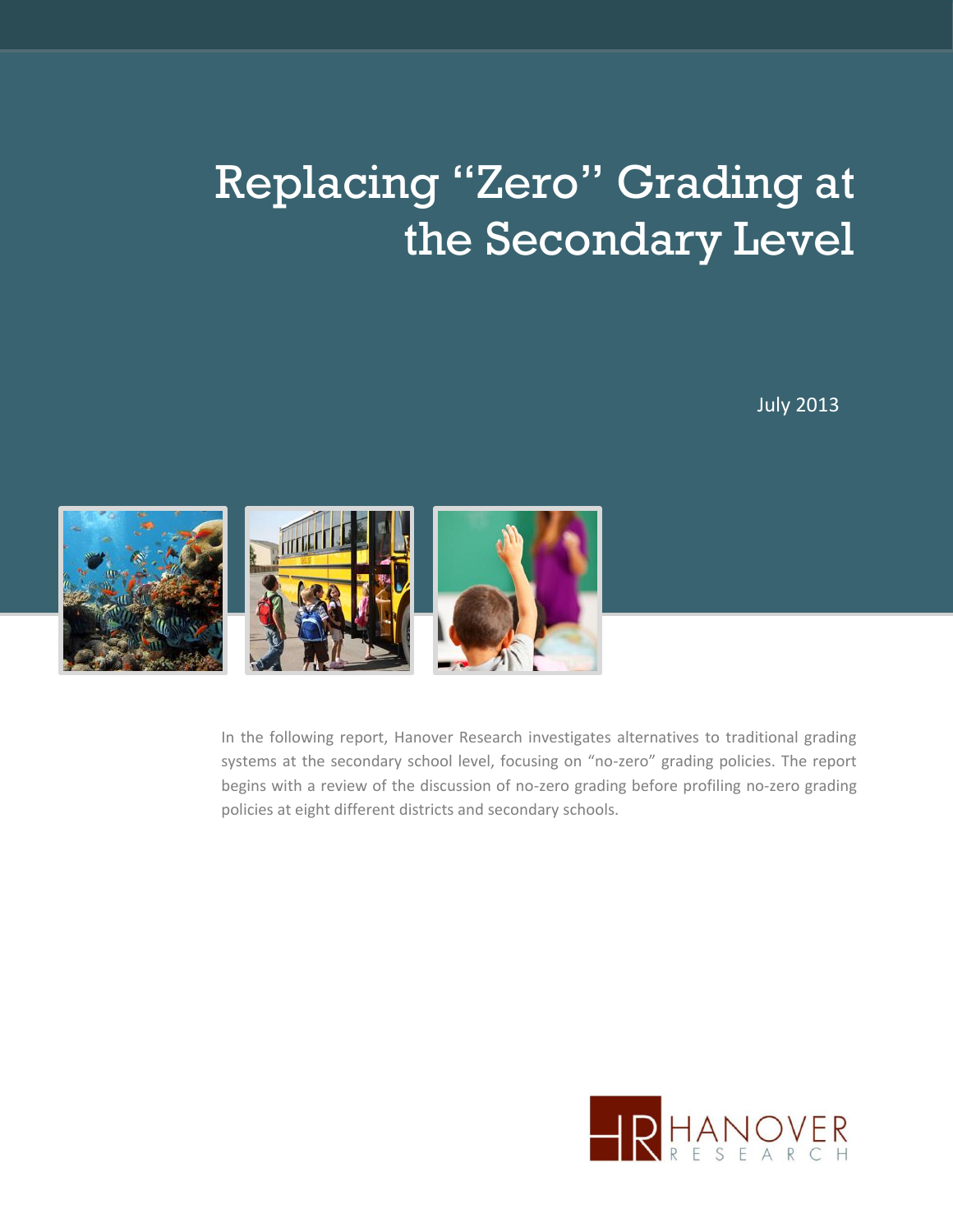# TABLE OF CONTENTS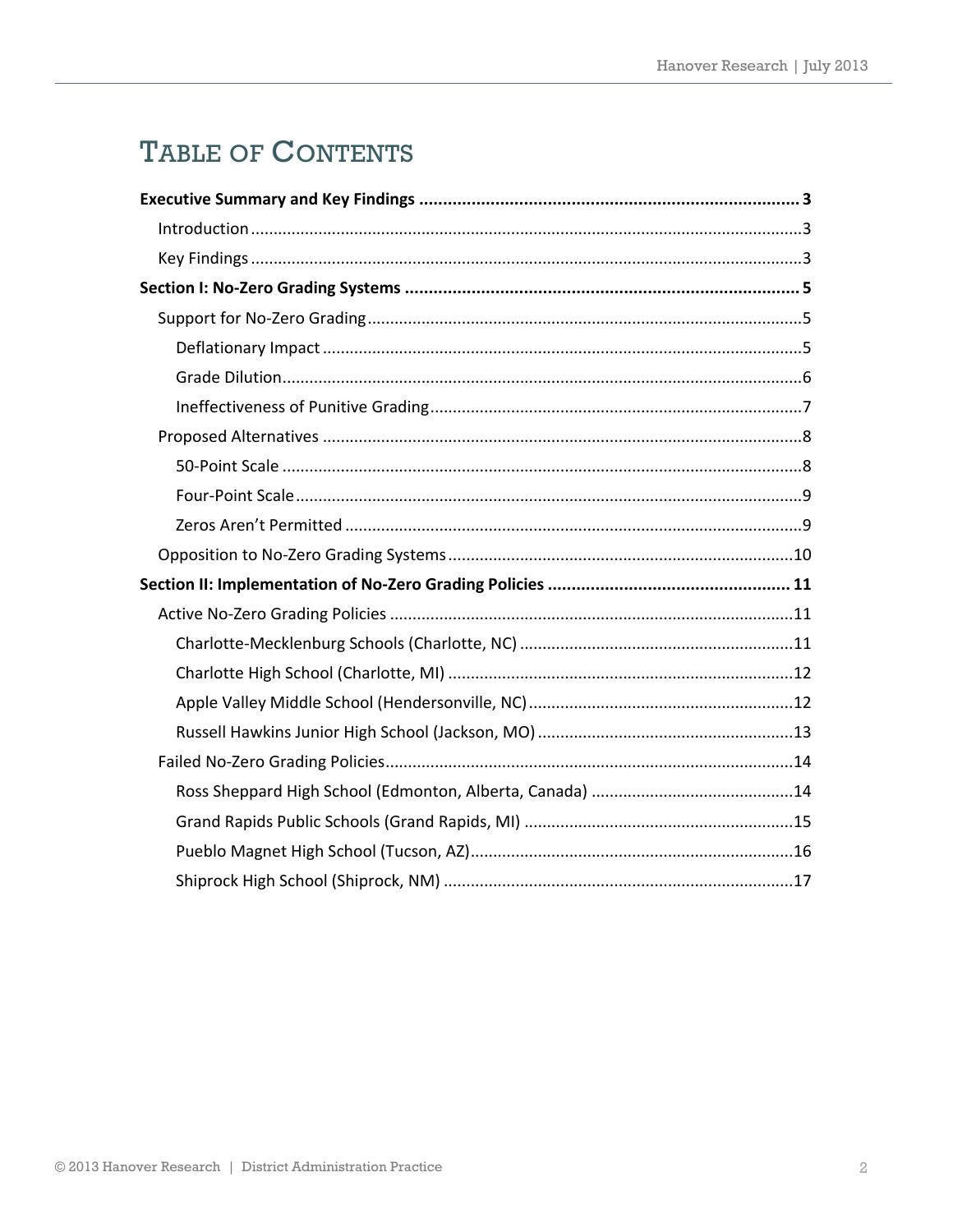### <span id="page-2-0"></span>EXECUTIVE SUMMARY AND KEY FINDINGS

#### <span id="page-2-1"></span>**INTRODUCTION**

The use of grades is integral to our education system, determining whether students advance to the next grade, earn a place on the honor roll, or graduate at the top of their class. An *Education Week* article calls grading "one of the most sacred traditions in American education," a practice that has "acquired an almost cult-like importance in American schools."<sup>1</sup> It is not surprising, then, that stakeholders and reformers continuously scrutinize the grading systems used in schools. One recently-introduced reform to the grading system eliminates the use of zeros in grading. This report aims to understand the rationale behind no-zero grading policies and to determine how no-zero grading policies have been implemented at secondary schools. This report is divided into two sections, as follows:

- **Section I: No-Zero Grading Systems** this section examines the literature for best practices and evidence of the effectiveness of alternative grading systems.
- **Section II: Implementation of No-Zero Grading Policies** this section investigates the implementation of no-zero grading policies at eight districts and secondary schools. The section considers both active and failed no-zero grading models.

#### <span id="page-2-2"></span>**KEY FINDINGS**

- **Controversy often follows the introduction of no-zero grading policies**. Stakeholders, particularly parents and teachers, commonly view no-zero grading as an unfair policy that encourages laziness and fails to prepare students for life after graduation. Public opposition and limited evidence of effectiveness has led multiple schools to abandon no-zero grading policies.
- **Proponents of alternative grading models argue that the use of zero in traditional 100-point grading systems excessively punishes students for missed assignments, distorts the ability of grades to reflect student mastery of academic subjects, and is ineffective at altering student behavior**. Supporters state that grades should ultimately reflect student learning, and incorporating behavioral issues (e.g., absences and missing work) into grades prevents them from effectively communicating student understanding.
- **Proponents of no-zero grading recommend three main alternative grading models: the 50-point scale, the four-point scale, and the "Zeros Aren't Permitted" policy**. The 50-point and four-point scales restructure the grading scale to make failing grades proportional to the other letter grades, reducing the deflationary impact of a zero on a student's overall grade. The "Zeros Aren't Permitted" policy prevents

l 1 Olson, L. "Cards on the Table." *Education Week*, June 14, 1995. http://www.edweek.org/ew/articles/1995/06/14/38report.h14.html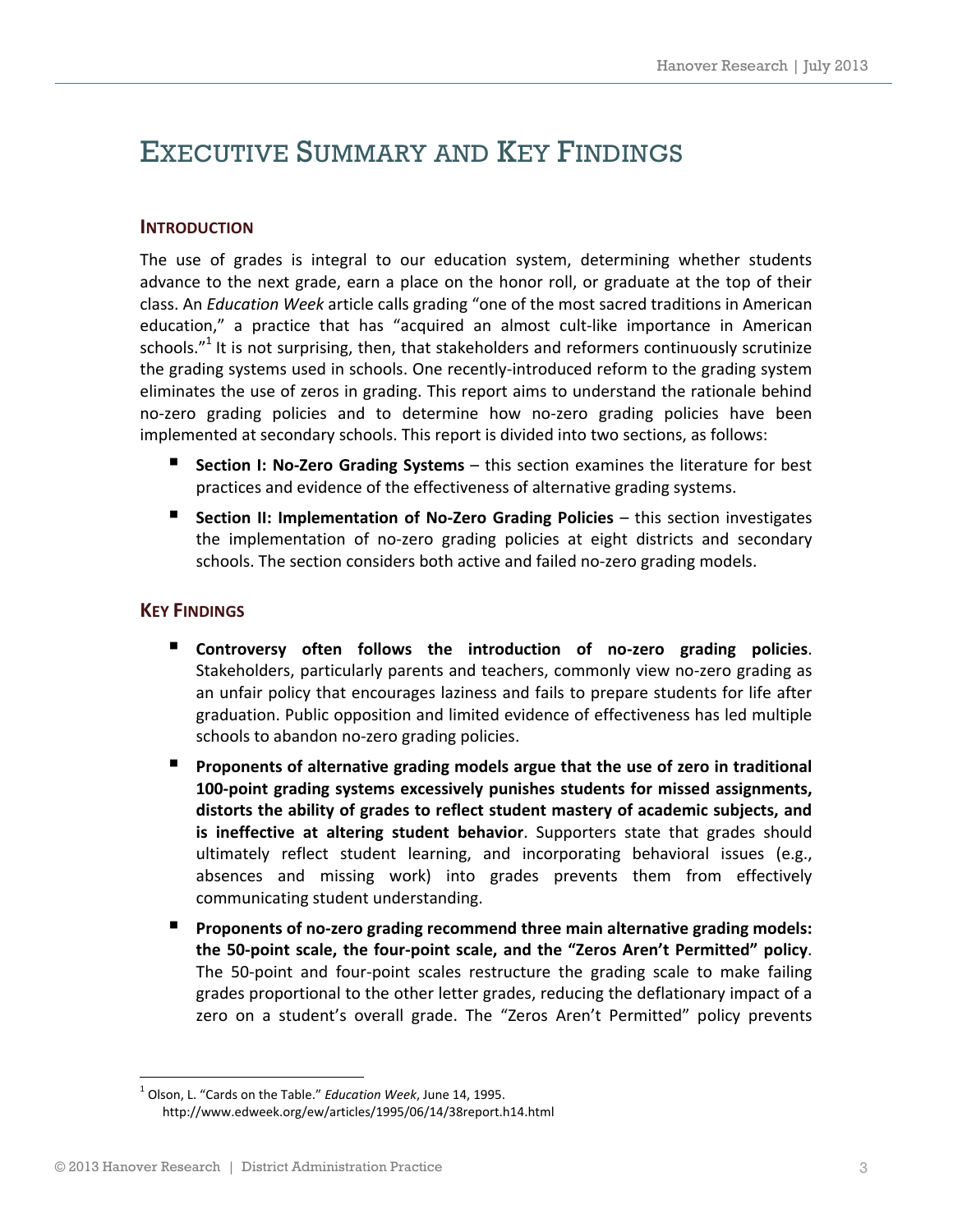students from receiving zeros by enforcing mandatory work sessions outside of class to complete missing work.

■ The most common models implemented by schools are the 50-point scale and the **"Zeros Aren't Permitted" policy**. Models reflective of the "Zeros Aren't Permitted" policy appear to be most popular in schools and districts that have successfully implemented no-zero grading programs, with such programs offering students opportunities to make up assignments and develop a stronger work ethic.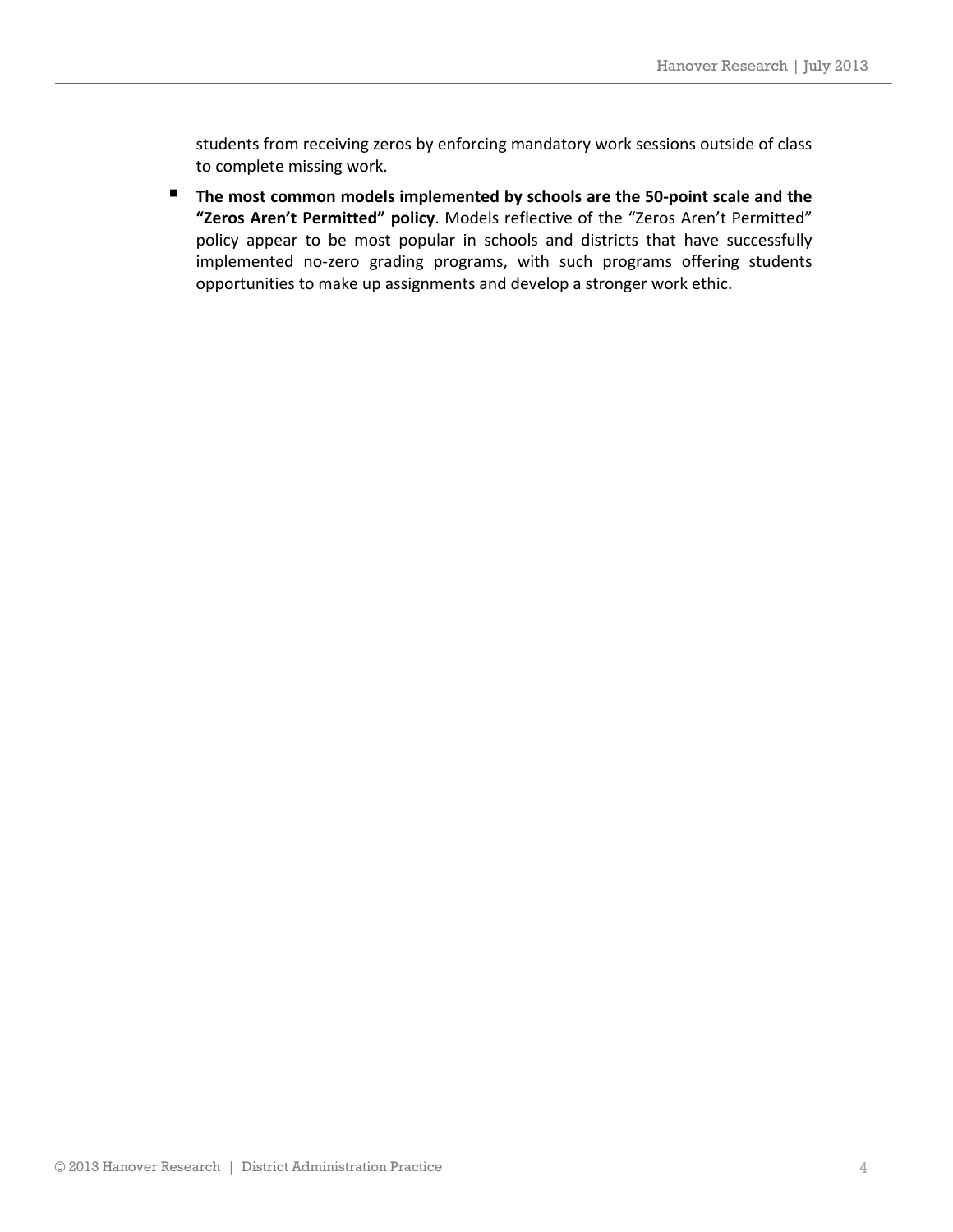# <span id="page-4-0"></span>SECTION I: NO-ZERO GRADING SYSTEMS

No-zero grading policies are a subject of much discussion among consultants, school and district administrators, parents, and other stakeholders. Despite the interest that the subject garners, there is little scientific research about no-zero grading practices. Proponents of no-zero grading cite few studies to support their argument, and opponents of the policy are likewise unable to prove their claims with scientific evidence. The claims from the groups on either side of the issue are grounded in opinion and anecdotal evidence rather than scientific studies. This section presents the different arguments made in education literature, both in support of no-zero grading policies and opposed to them.

#### <span id="page-4-1"></span>**SUPPORT FOR NO-ZERO GRADING**

The most visible proponents of no-zero grading policies believe that traditional grading systems are failing students. Traditional grading systems are defined in this report as grading systems that:

■ Allot student scores according to a 0 to 100 point scale

|  | <b>Figure 1.1: Traditional Grading</b> |  |
|--|----------------------------------------|--|
|  | <b>Scale</b>                           |  |

**SCORE GRADE** 90-100 A 80-89 B 70-79 C 60-69 D 0-59 | F

- Use letter grades that generally correspond to the scores shown in Figure 1.1.
- Calculate end-of-unit grades based on averages of student scores throughout the year.

**The proponents of alternative grading models assert that grades, first and foremost, should reflect students' learning and mastery of academic material**. Deviations from this goal diminish the value of grading. Supporters of no-zero grading argue that assigning zeros distorts the ability of the grade to accurately measure student learning. According to Thomas R. Guskey, one of the most recognizable proponents of no-zero grading, "if the grade is to represent how well students have learned mastered established learning standards, or achieved specified learning goals, then the practice of assigning zeros clearly misses the mark."<sup>2</sup> Advocates of alternative grading cite three key problems with the use of zeros in grading: deflationary impact, grade dilution, and ineffectiveness of punitive grading.

#### <span id="page-4-2"></span>*DEFLATIONARY IMPACT*

 $\overline{a}$ 

The effect of a zero on a student's final grade can be dramatic. This is especially true in traditional grading systems. The difference between a "D," representing poor work, and a zero is usually 59 points. The difference between a "D" and an "A," representing excellent work, on the other hand, is just 30 points. One advocate notes that in this system "the F

<sup>2</sup> Guskey, T.R. "Zero Alternatives." *Principal Leadership,* 5:2, October 2004. pp.49-53. http://www.hsd.k12.or.us/Portals/0/district/Grading%20Reporting/Grading/zero%20alternatives%20- %20guskey.pdf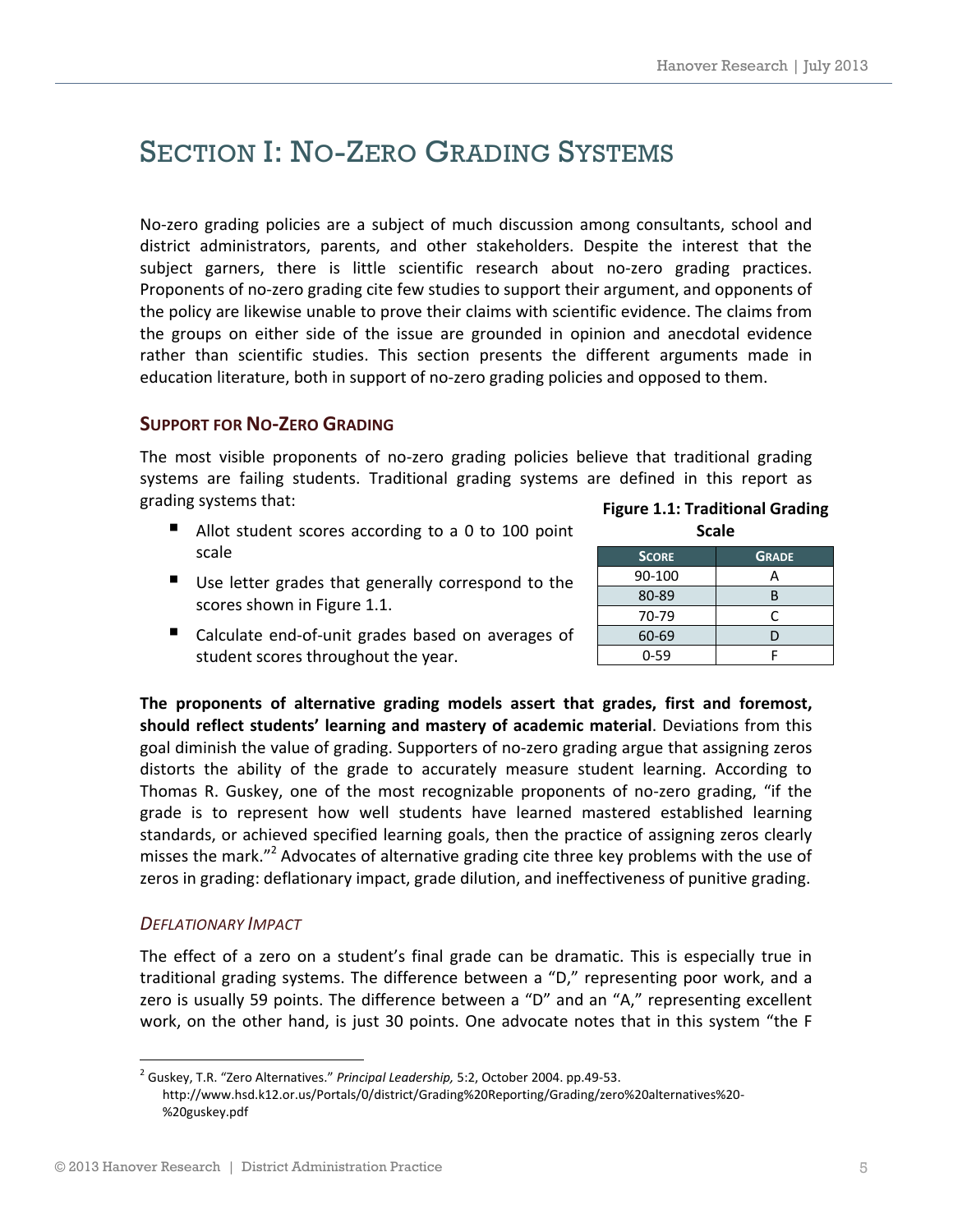[has] six times the impact [of] any other grade."<sup>3</sup> Ken O'Connor, another well-known supporter of alternative grading models, asserts that "giving zeros for incomplete work has a devastating effect on averages and often zeros are not even related to learning or achievement but to nonacademic factors like behavior, respect, [and] punctuality."<sup>4</sup>

Figure 1.2 illustrates the effect of a single zero on a student's final grade. In the hypothetical scenario, Student A performed quite well on four out of five assignments. Receiving a zero on the second assignment, however, reduced the student's overall score from an "A" to a low "C." Student B received identical scores on four assignments but carelessly completed assignment two, receiving a "D" grade. Student B's final grade was a "B," eight points higher than student A's grade.

| <b>Assignment</b> |                  |          |           |           |    | <b>Final Score</b> |
|-------------------|------------------|----------|-----------|-----------|----|--------------------|
| Student A         | ~~<br>ບບ         |          | ے ر       | ۵Q<br>ر ر | 90 |                    |
| Student B         | <b>- -</b><br>رە | ๛<br>ັບ⊥ | റീ<br>ے ر | ۵Q<br>JJ  | 90 | 84                 |

|  |  |  |  | <b>Figure 1.2: Student Scoring Scenario</b> |
|--|--|--|--|---------------------------------------------|
|--|--|--|--|---------------------------------------------|

Douglas Reeves contends that the 100-point scale communicates "that work not turned in deserves a penalty that is many times more severe than that assessed for work that is done wretchedly and is worth a D." Reeves and other supporters of no-zero grading policies oppose the 100-point grading scale for this reason, arguing that the "punishment" for failing to complete work should "fit the crime."<sup>5</sup> Guskey echoes Reeves' assertion, stating that "the zero is seldom an accurate reflection of what a student has learned or is able to do" and "no evidence demonstrates that assigning zeros helps teach students [accountability]."<sup>6</sup>

Some proponents of no-zero grading disagree with the idea of averaging grades entirely. O'Connor argues that learning is "incremental and progressive," and averaging grades throughout the year does not accurately portray a student's learning by the end of the year. O'Connor suggests that schools create processes to recognize situations in which students' past grades do not accurately reflect their mastery of the subject at the end of the course, except in cases where students learn discrete content that should be evaluated independently.<sup>7</sup>

#### <span id="page-5-0"></span>*GRADE DILUTION*

 $\overline{a}$ 

Using zeros to grade behavioral issues such as absences, lack of dedication, or lateness can also dilute a student's grade, making it unclear what the actual mastery of an academic

5 Reeves, D.B. "The Case Against Zero." *Phi Delta Kappan*, 86: 4, 2004. pp.324-325. http://www.leadandlearn.com/sites/default/files/articles/caseagainstzero.pdf

<sup>3</sup> Erickson, J.A. "Grading Practices: The Third Rail." *Principal Leadership*, 10:7, March, 2010. p.24. http://www.leadandlearn.com/sites/default/files/articles/1003-pl-grading-practices-the-third-rail.pdf

<sup>&</sup>lt;sup>4</sup> O'Connor, K. "How to Grade for Learning by Using 15 Fixes for Broken Grades" (Presentation). 2012. http://www.gfps.k12.mt.us/sites/default/files/Ken%20O'Connor%20GFPS%20Aug%2013,%202012.pdf

<sup>&</sup>lt;sup>6</sup> Guskey, T.R. "[Zero](file:///C:/Users/ejohnson/Desktop/Rock%20Hill%20School%20District/Zero) Alternatives." Op. cit.

<sup>&</sup>lt;sup>7</sup> O'Connor, K. "15 Fixes for Broken Grades" (Presentation). http://www.uky.edu/P12MathScience/PDFs\_Files/KenOSession6PPT-3perpg.pdf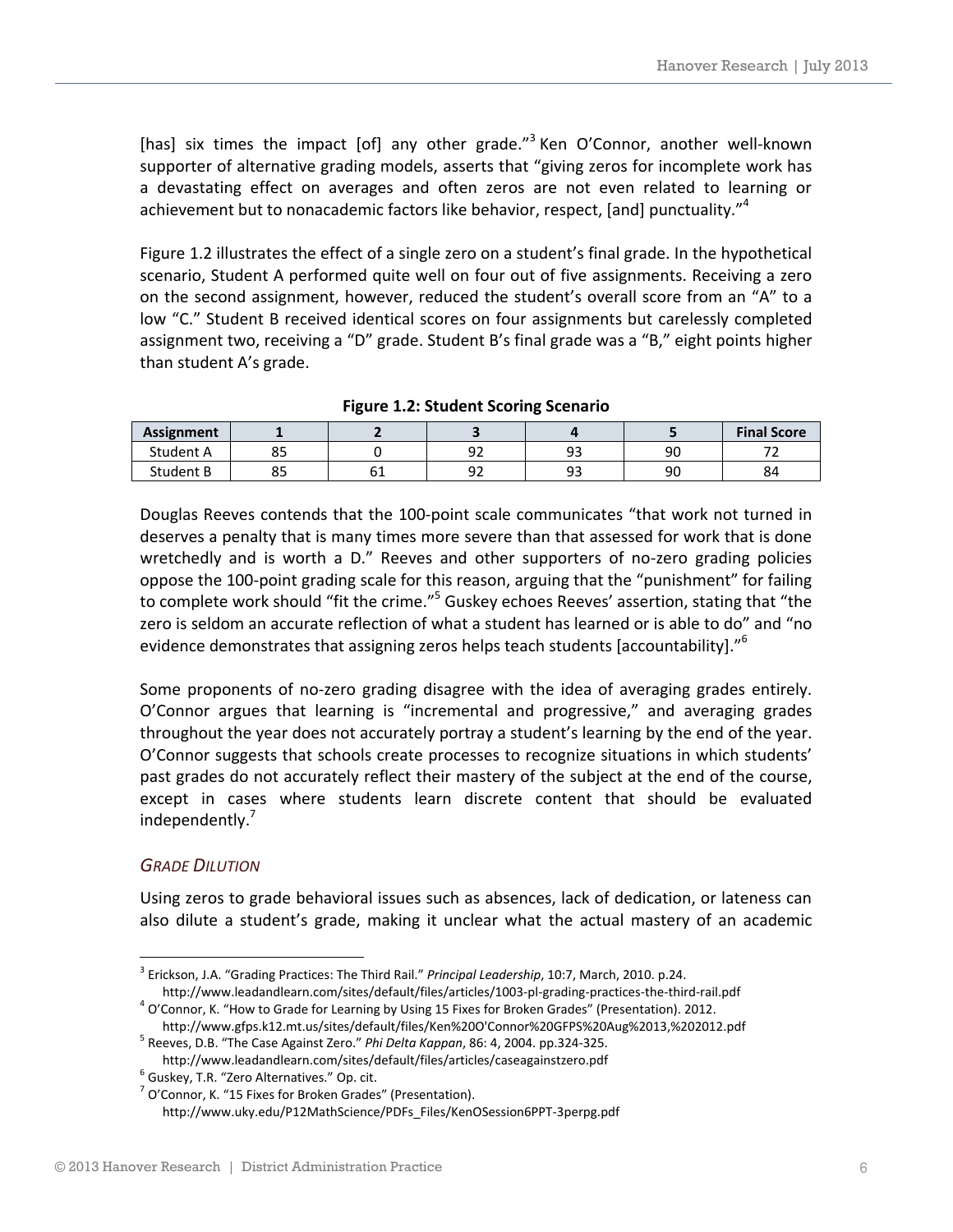subject is. The diluting effect may be exacerbated if teachers weigh the importance of behavioral issues differently. Poor marks based on behavior may lower an otherwise satisfactory grade, preventing an academically capable student from advancing academically. According to researchers Jane Bailey and Jay McTighe,

Grades often reflect a combination of achievement, progress, and other factors (e.g., effort, behavior, completing assignments on time). Though most secondary schools currently report using a single, holistic grade or number for subject area courses,...this tendency to collapse several independent elements into a single grade may blur its meaning.<sup>8</sup>

Guskey argues that this dilution invalidates grades by reducing their capacity to accurately evaluate academic ability.<sup>9</sup> O'Connor agrees, asserting that grades should only measure student achievement. The Manitoba Department of Education and Training advises school leaders that "reports on student progress and achievement should contain...information that indicates academic progress and achievement for each course or subject area separate from...punctuality, attitude, behaviour, effort, attendance, and work habits." $^{10}$ 

#### <span id="page-6-0"></span>*INEFFECTIVENESS OF PUNITIVE GRADING*

Many teachers, parents, and other stakeholders feel that students who fail to turn in assignments or complete them satisfactorily should face negative consequences for their behavior. Some teachers assign zeros to punish students for inadequate effort or poor performance.<sup>11</sup> Proponents of no-zero grading, however, argue that assigning zeros is not an effective response to poor academic performance or misbehavior. Guskey claims that "no studies support the use of low grades or marks as punishments." He goes on to state that low grades are more likely to discourage students and lead to their withdrawal than encourage them to make greater efforts:

Especially in the early years of school, the negative consequences of failing grades are quite serious and far outweigh any benefits. Even in upper grades, the fear of failure is a questionable motivation device. $^{12}$ 

Other proponents of no-zero grading, such as Douglas Reeves $^{13}$  and Gregory Cizek, $^{14}$  concur with Guskey's assertions. Rick Wormeli, a noted proponent of no-zero grading, explains that "when we grade to motivate, punish, or sort students, we do three things: we dilute the grade's accuracy; we dilute its usefulness; and we use grading to manipulate students,

<sup>8</sup> Bailey, J. and McTighe, J. "Reporting Achievement at the Secondary Level: What and How." *Yearbook (Association for Supervision and Curriculum Development,* 1996.

<sup>&</sup>lt;sup>9</sup> Guskey, T.R. "Forget Minimum Grades: Get Rid of Percentages." The HOPE Foundation. http://www.hopefoundation.org/nl/1009/guskey.html

 $10$  O'Connor, K. "How to Grade for Learning by Using 15 Fixes for Broken Grades" (Presentation). [Op.](file:///C:/Users/ejohnson/Desktop/Rock%20Hill%20School%20District/Op) Cit.

 $11$  Guskey, "Zero Alternatives," Op. cit., pp.49-53.

<sup>12</sup> Guskey, T.R. "Grading Policies that Work Against Standards…and How To Fix Them." *NASSP Bulletin,* 84:620, December, 2000. pp.24-27.

http://www.minnetonka.k12.mn.us/academics/gradingandreporting/Documents/GradingarticleGUSKEY.pdf

<sup>13</sup> Reeves, D.B. "Leading to Change/Effective Grading Practices." *Educational Leadership*, 65: 5. February, 2008. pp.85- 87. http://www.ascd.org/publications/educational-leadership/feb08/vol65/num05/Effective-Grading-Practices.aspx

<sup>&</sup>lt;sup>14</sup> Cizek, G.J. Quoted in O'Connor, "How to Grade," Op. cit.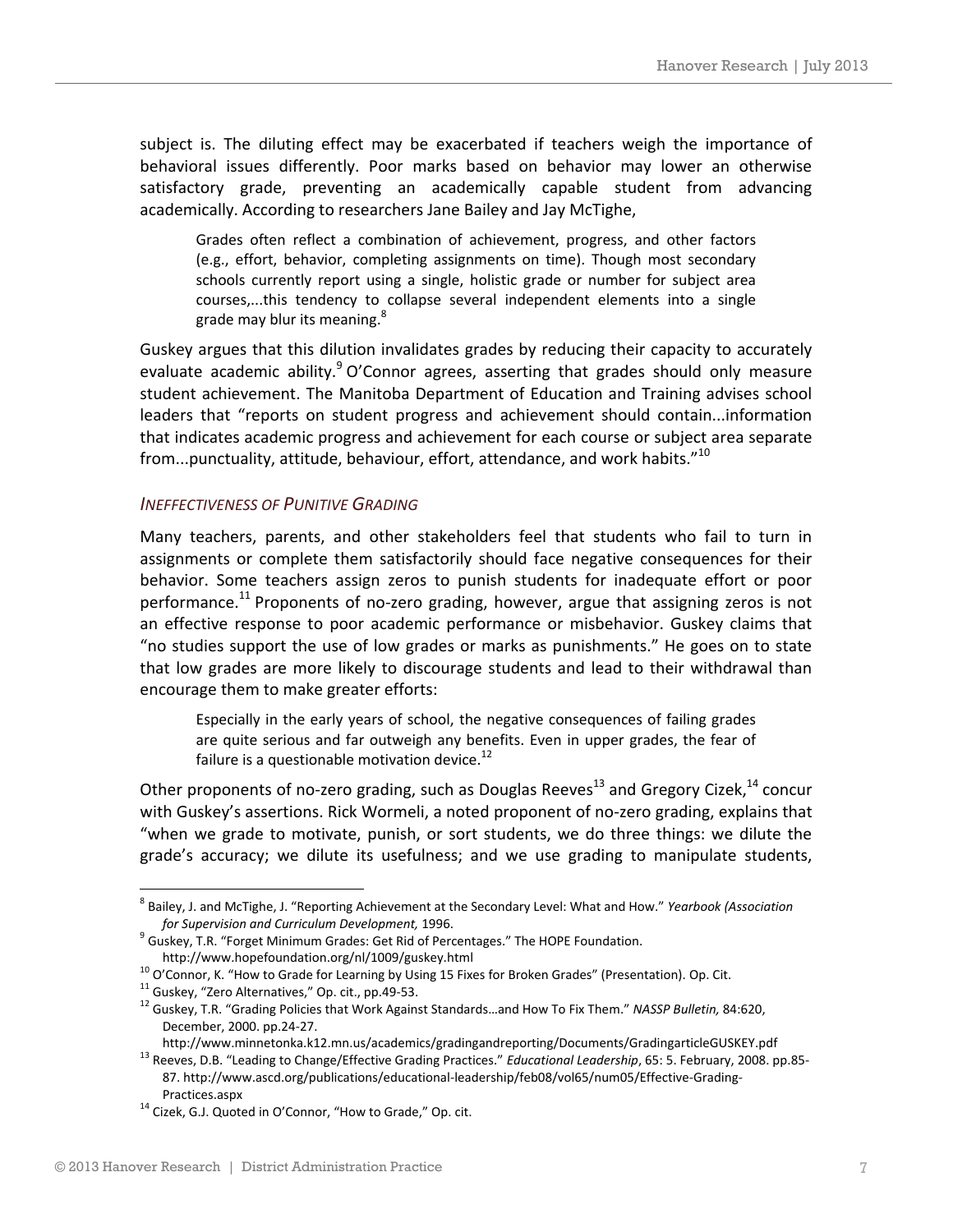which may or may not be healthy."<sup>15</sup> These authors agree that students should face consequences for their actions; they do not, however, agree that grading is the appropriate vehicle for such punishment.<sup>16</sup>

#### <span id="page-7-0"></span>**PROPOSED ALTERNATIVES**

Opponents of traditional grading systems have proposed numerous alternative grading models. Three models, in particular, aim to eliminate zeros or reduce the impact of zeros on a student's grade. Two of the models – the 50-point scale and the 4-point scale – propose altering the grading scales that schools use, while the other suggests that schools avoid accepting incomplete work altogether. All of these models do not have to be used independently, either: schools may alter their grading scales *and* implement policies where incomplete assignments are not accepted. This subsection explains the models generally; Section II profiles no-zero grading systems that have actually been implemented at schools in the United States and Canada.

No-zero grading can be used to, among other things:

- Reduce school failure rates
- $\blacksquare$  Improve advancement from one class to the next
- **Improve graduation rates**
- Reduce the impact of failing marks on one assignment
- Separate behavioral issues from academic ones

Ken O'Connor presents a foundation for new grading systems using 15 different "fixes" that schools can implement. O'Connor isolates the use of zeros in one of his fixes, exhorting schools to avoid using "zeros in grade determination when evidence is missing or as punishment." He advises schools to "use alternatives, such as reassessing to determine real achievement or use "I" for Incomplete or Insufficient evidence."<sup>17</sup>

#### <span id="page-7-1"></span>*50-POINT SCALE*

1

Some schools restructure their grading scale and eliminate the use of zeros by implementing a 50-point grading scale. In the 50-point scale, students may only receive grades between 50 and 100. Some schools using the 50-point scale allow zeros to be given, but only in extreme circumstances. The 50-point scale leaves the core structure of the 100 point scale intact so schools do not have to introduce an unfamiliar numbering system. It also diminishes the effect of a single poor grade on a student's overall evaluation.<sup>18</sup>

<sup>15</sup> Wormeli, R. *Fair Isn't Always Equal: Assessing and Grading in the Differentiated Classroom*. 2006. p.103.

<sup>&</sup>lt;sup>16</sup> Reeves, "Leading to Change," Op. cit., pp.85-87.

<sup>&</sup>lt;sup>17</sup> O'Connor, K. "How to Grade," Op. cit.

<sup>&</sup>lt;sup>18</sup> Reeves, D.B. "The Case Against Zero." [Op.](file:///C:/Users/ejohnson/Desktop/Rock%20Hill%20School%20District/Op) cit.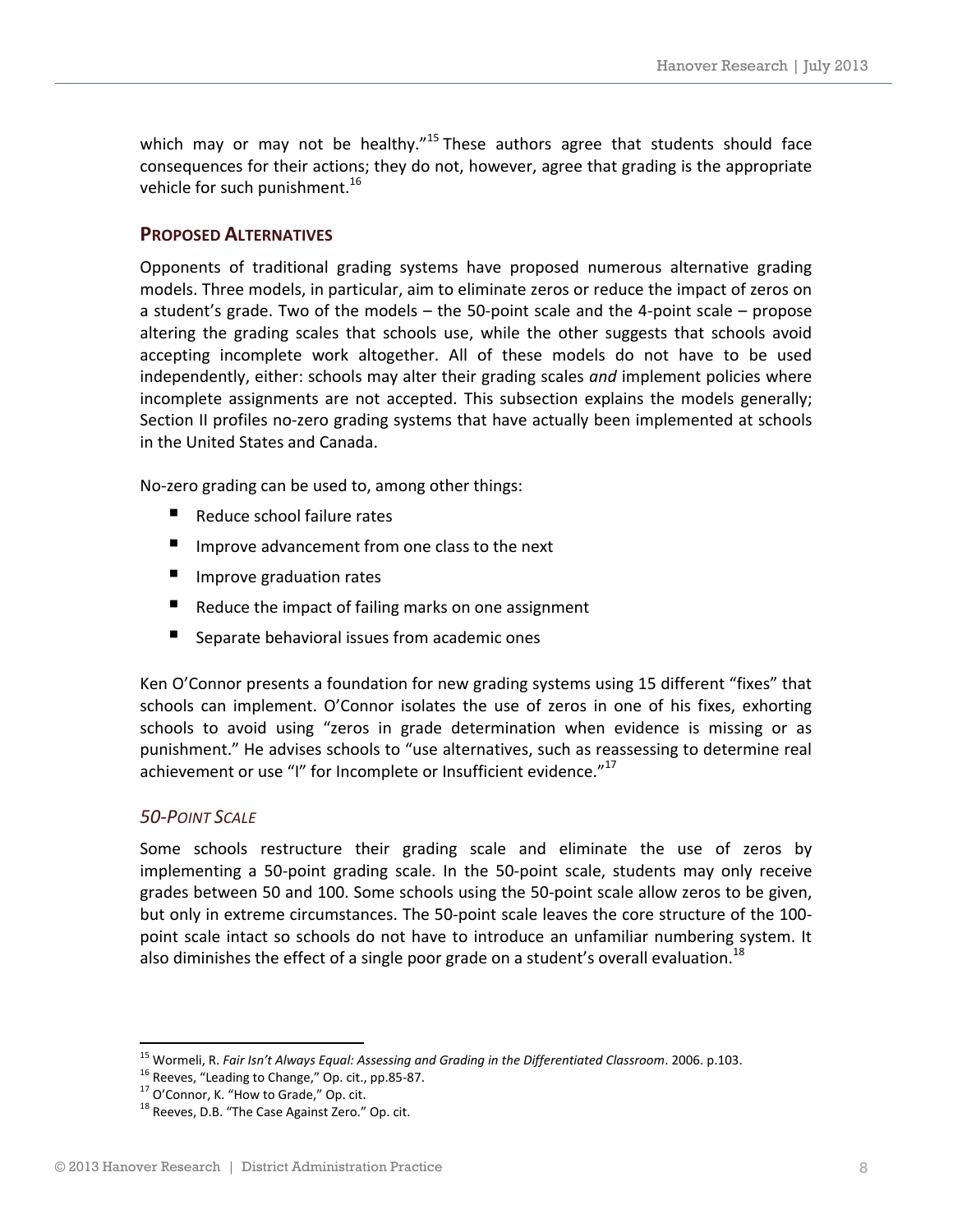An example of a similar grading system currently used at Charlotte-Mecklenburg Schools in Charlotte, NC is provided in Section II.

#### <span id="page-8-0"></span>*FOUR-POINT SCALE*

The four-point scale represents a dramatic ideological shift away from traditional grading systems. Rather than giving students grades between 0 and 100, teachers give students a 0, 1, 2, 3, or 4 (corresponding to F, D, C, B, A). For added specificity, teachers can assign grades using decimal places (e.g., 2.35 or 3.5). The four-point scale avoids the deflationary impact of zeros in a 100-point scale by making all letter grades proportional to each other. It also avoids creating the impression that students who fail to complete work receive a "gift" of 50 points. Students who fail to complete their work still receive a zero, which may satisfy stakeholders who support punitive grading or who are opposed to granting credit for incomplete work.<sup>19</sup> Reeves, Guskey, and Robert J. Marzano support this four-point scale, arguing that it strikes a balance between granting no credit for incomplete work and avoiding the extreme deflationary impact of a zero on the 100-point scale.<sup>20</sup>

#### <span id="page-8-1"></span>*ZEROS AREN'T PERMITTED*

"Zeros Aren't Permitted" (ZAP) policies are an alternative to restructuring the entire grading system. Students in ZAP schools may still be graded on a 0 to 100 point scale, but the schools enforce policies that do not allow students to receive a zero. Teachers dispense an "I," or incomplete, grade to students that fail to turn in an assignment or fail to complete it satisfactorily rather than allowing students to shirk responsibility and "take a zero." Teachers assign students with "I" grades to "ZAP labs" that take place after school, during breaks, or on Saturdays. Students must attend ZAP labs until their work is completed, at which point the "I" grade can be replaced by a letter or number grade. Grades left incomplete despite ZAP lab requirements may ultimately be converted to zeros.<sup>21</sup>

ZAP policies grant students multiple opportunities to overcome poor performance, absences, or other behavioral issues. In such systems "quality, rather than being an option, is non-negotiable – and what is needed to certify proficiency is accurate evidence of each student's level of achievement."<sup>22</sup>

Many advocates for no-zero grading support the use of ZAP policies as an effective replacement for traditional grading. Douglas Reeves suggests that requiring students to take time to complete the assignment, while losing privileges and freedom in the process, is the appropriate punitive response to behavioral issues. According to Reeves, motivation for

<sup>1</sup>  $19$  Ibid.

<sup>&</sup>lt;sup>20</sup> [1] Reeves, "The Case Against Zero," Op. cit., pp.324-325.

<sup>[2]</sup> Guskey, "Forget Minimum Grades," Op. cit.

<sup>[3]</sup> Marzano, R.J. *Classroom assessment and grading that work*. ASCD, 2006.

<sup>&</sup>lt;sup>21</sup> Guskey, T.R. "Zero Alternatives." Op. cit.

 $22$  Cooper, D., O'Connor, K., and Wakeman, N. "Redefining 'Fair:' Assessment and Grading for the 21<sup>st</sup> Century." *Changing Perspectives*, February, 2009. pp.27-31. http://damiancooperassessment.com/redefiningfair.pdf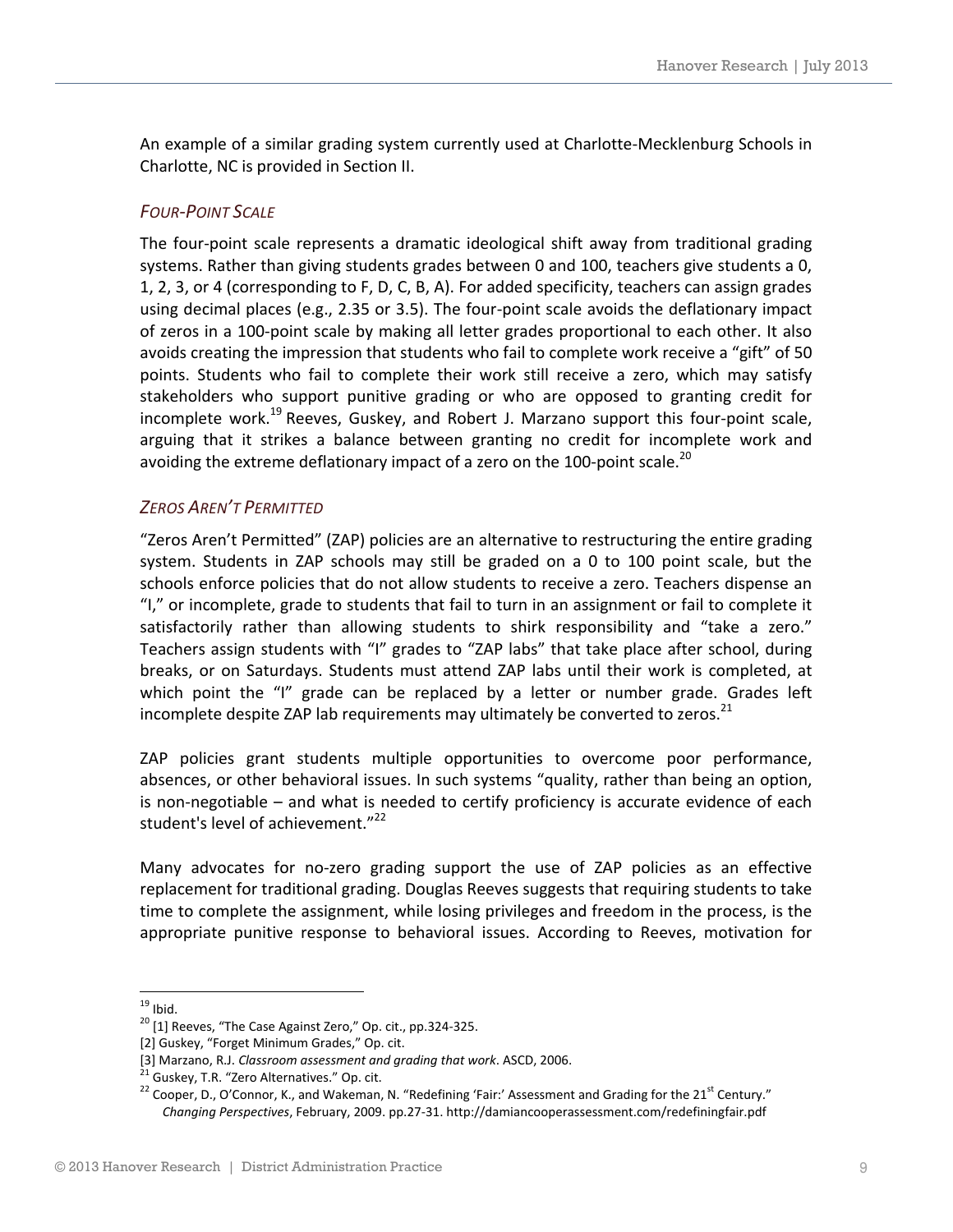freedom is a stronger influence than threats of failure.<sup>23</sup> Thomas Guskey recommends the use of "incomplete" grades to address behavioral issues and also to ensure that students gain mastery of academic subjects. He states that in such systems, teachers should push their students to complete their work in a timely and satisfactory fashion, following the mantra: "if it's not done well, then it's not done!"<sup>24</sup>

There is some evidence that ZAP policies can be effective at managing behavioral issues. Minnetonka Public Schools in Minnesota, which implemented a variation of the ZAP policy, reported that unexcused absences and suspensions decreased by 55 percent and 40 percent, respectively, after ZAP implementation. The school's policy did not allow teachers to give zeros because of absences, nor did it prevent students from completing work that was missed due to unexcused absences. The policy contained a cheating component in which the schools required students caught cheating to take alternate assessments, complete an "ethics study," and surrender school privileges. A district administrator stated that "we believe that we have elevated the consequences of cheating and shifted the emphasis from purely punitive to learning from mistakes."<sup>25</sup>

#### <span id="page-9-0"></span>**OPPOSITION TO NO-ZERO GRADING SYSTEMS**

No-zero grading systems, when proposed and implemented, are often controversial. Various stakeholders, including parents, teachers, and students themselves, may oppose alterations to the grading system. Many opponents defend the use of the zero, stating that such a harsh penalty is appropriate to instill proper values within students. The most common arguments against alternative grading systems, exhibited in the profiles in Section II, are that preventing students from receiving zeros:

- Is unfair toward students that work to complete assignments on time
- Does not prepare students for real-world situations, in which incomplete or late work is not acceptable and often results in loss of employment or censure
- Rewards laziness and encourages students to avoid work
- Inappropriately inflates student grades
- Damages the academic reputation of the school and its teachers
- Interferes with teachers' ability to use their own discretion in grading

Further, critics of no-zero grading criticize the research used to support no-zero policies. They question the circular nature of the references used by the most visible proponents of no-zero grading, recognizing that many of the proponents' assertions are not grounded in scientific research.<sup>26</sup>

l

<sup>&</sup>lt;sup>23</sup> Reeves, "The Case Against Zero," Op. cit., pp.324-325.

<sup>&</sup>lt;sup>24</sup> Guskey, T.R. "Grading Policies that Work," Op. cit., pp.24-27.

<sup>&</sup>lt;sup>25</sup> Erickson, J.A. "Grading Practices," Op. cit., pp.22-26.

<sup>&</sup>lt;sup>26</sup> Zwaagstra, M. "Zero Support for No-Zero Policies." Frontier Centre for Public Policy. August, 2012. http://www.fcpp.org/files/5/PS140\_ZeroSupportID\_AG20F1.pdf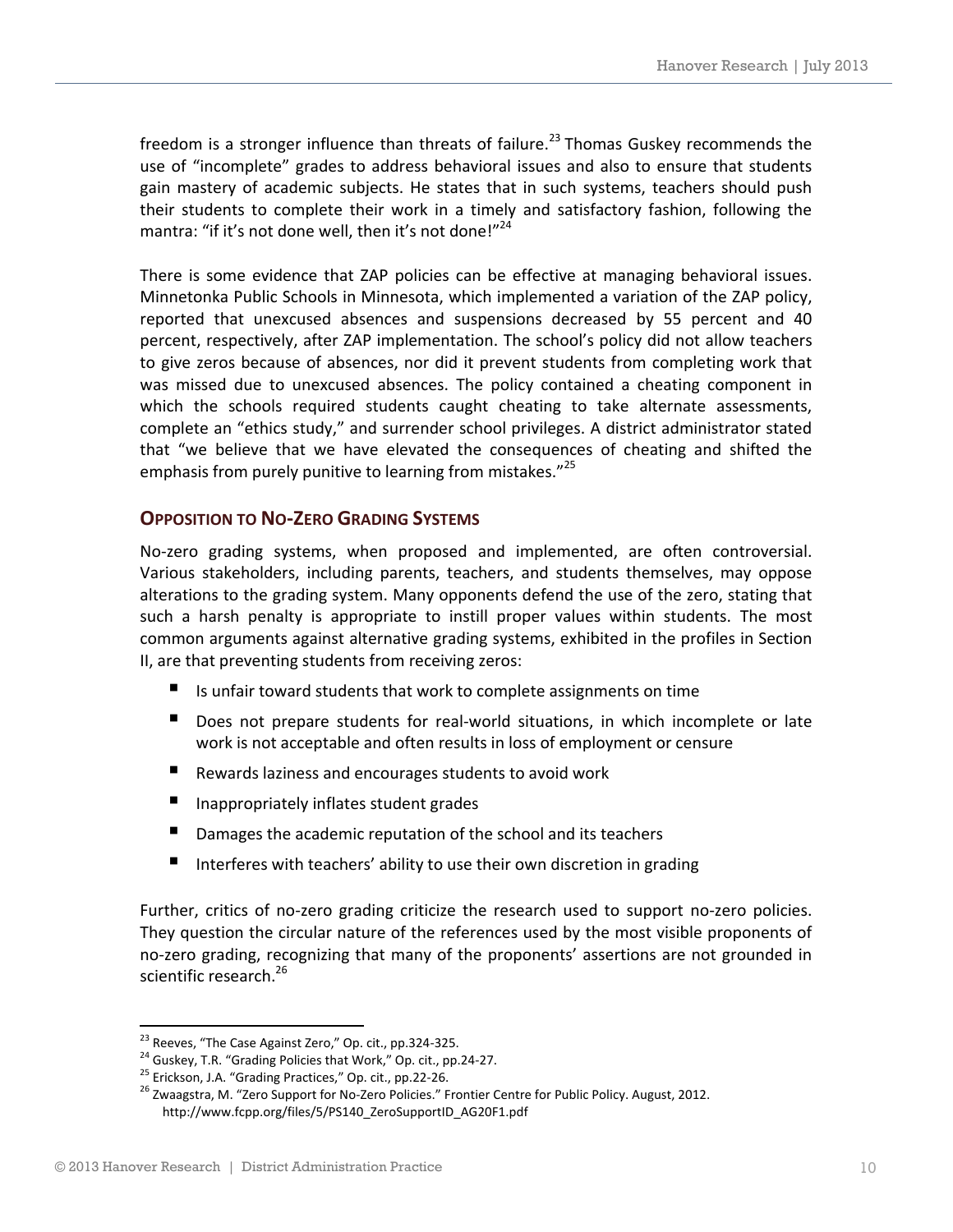# <span id="page-10-0"></span>SECTION II: IMPLEMENTATION OF NO-ZERO GRADING POLICIES

This section profiles no-zero grading policies at eight different districts and secondary schools. It is divided into two subsections: one that examines active no-zero grading policies and another that considers failed attempts to implement no-zero grading.

Much of the public discussion of no-zero grading policies concentrates on controversies. This may be because news outlets, a major source of information about no-zero policy implementation, are attracted to controversies rather than routine policy changes. Additionally, schools may choose not to publicize the implementation of no-zero grading, limiting the exposure of policy changes to the public.

#### <span id="page-10-1"></span>**ACTIVE NO-ZERO GRADING POLICIES**

#### <span id="page-10-2"></span>*CHARLOTTE-MECKLENBURG SCHOOLS (CHARLOTTE, NC)*

Charlotte-Mecklenburg Schools (CMS) announced in May 2013 that it would expand a pilot no-zero grading policy throughout the district.<sup>27</sup> The no-zero policy explicitly forbids the use of grades for punitive purposes in district schools, $^{28}$  and in most cases students cannot receive grades lower than 50.<sup>29</sup> A document outlining the CMS grading policy states that "if a student has no chance to regain success after making mistakes, they will give up; often becoming discipline problems." It asserts that the purpose of awarding grades is first and foremost to measure students' learning and mastery of content and skills.<sup>30</sup>

The policy includes a caveat that teachers may award zeros to students who fail to show effort during tests or assignments.<sup>31</sup> Such caveats also exist in the policies used by individual CMS schools, such as Mallard Creek High School (MCHS), the site of the first no-zero policy in the district. The principal at MCHS explained that students who do not take a test on time will still have to complete the test; a grade of 50 will not be assigned automatically. The MCHS principal described the program as follows: "Basically, [the no-zero policy] only applies where a student has made a good-faith effort to complete an assignment and has showed continued effort. Kids have bad days. We have students who have terribly disturbing things happen in their home life. That means on any given day, they're sitting in a chair not prepared to focus on learning." $32$ 

 $^{27}$  Watson, S. "CMS schools replacing failing 'zero' grades with score of '50."" WCNC.com, May 17, 2013. http://www.wcnc.com/news/iteam/CMS-schools-replacing-failing-zero-grades-with-score-of-50-207945941.html

<sup>&</sup>lt;sup>28</sup> "Charlotte Mecklenburg Schools High School Grading Procedures Plan." Charlotte Mecklenburg Schools. http://media.cmgdigital.com/shared/news/documents/2013/05/17/Grading\_documents.PDF

<sup>&</sup>lt;sup>29</sup> Watson, Op. cit.

<sup>&</sup>lt;sup>30</sup> "Charlotte Mecklenburg Schools High School Grading Procedures Plan," Op. cit.

<sup>&</sup>lt;sup>31</sup> Watson, Op. cit.

<sup>32</sup> Price, M. "Mallard Creek High tests new CMS grade scale of 50-100." *The Charlotte Observer*, May 17, 2013. http://www.charlotteobserver.com/2013/05/17/4047915/cms-trying-new-test-grade-scale.html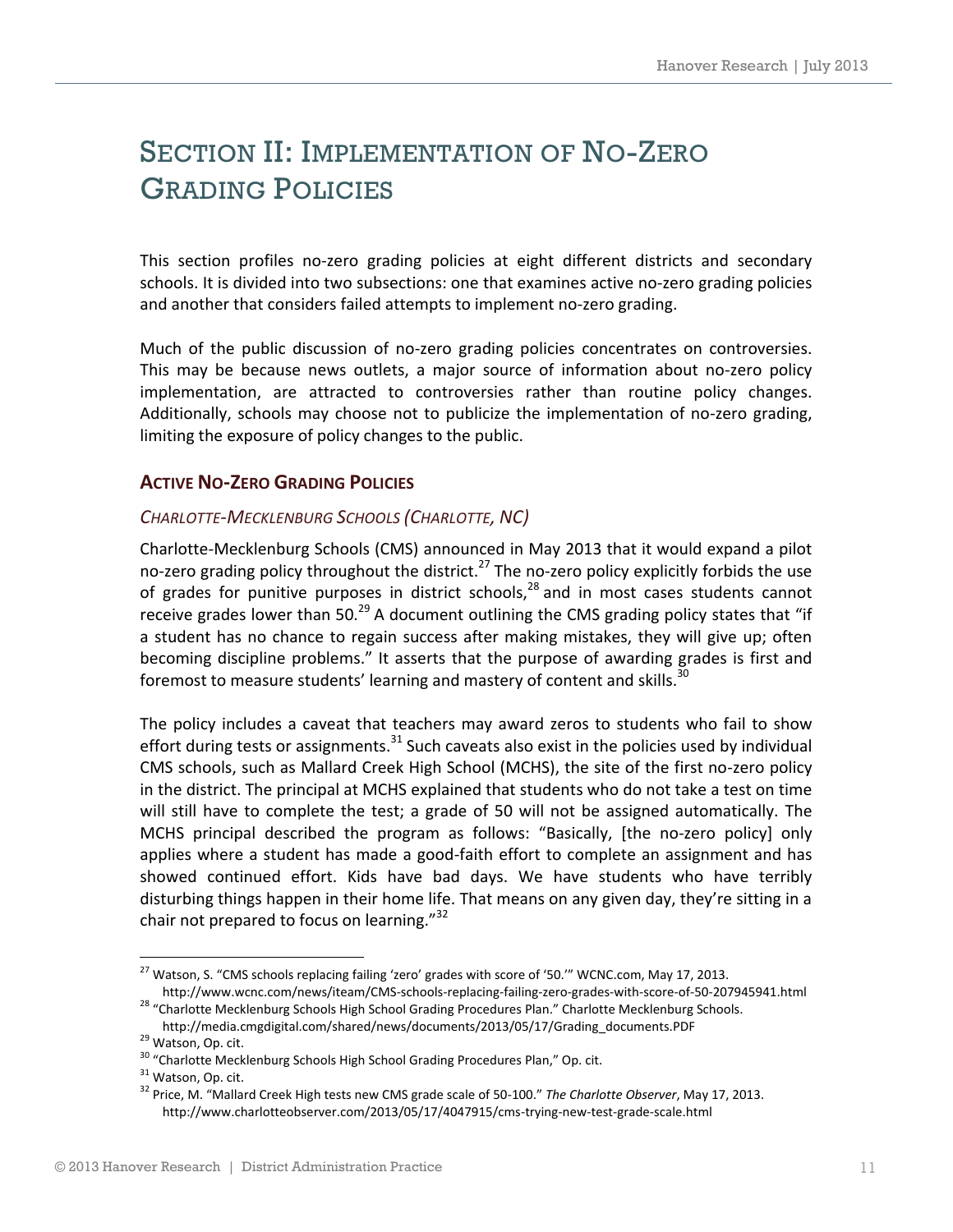The CMS program's proponents assert that the program rewards student effort, allowing hard-working students to recover from a poor test or assignment. Its opponents cite many of the common arguments against no-zero grading. Parents and teachers claim that the policy will give students an inaccurate view of life after school and promote declining academic ability among students. Opponents also assert that no-zero grading rewards laziness and inflates student grades; one high school student noted that some of his classmates are content to accept a grade of 50 without putting forth the effort needed to achieve a higher grade. $^{33}$ 

#### <span id="page-11-0"></span>*CHARLOTTE HIGH SCHOOL (CHARLOTTE, MI)*

Charlotte High School (CHS) addresses unsatisfactory or late work through its "Zeros Aren't Permitted" (ZAP) program. As previously discussed in Section I, the program does not allow students to receive a zero on an assignment. The school handbook notes that "late credit is *always* preferable to a 'zero' no matter what the assignment." Unlike programs that restructure the grading scale, ZAP does not shift the minimum grade possible. Rather, students that do not complete work or produce unsatisfactory work must attend afterhours "ZAP Labs" to complete their work.<sup>34</sup>

ZAP Labs take place on Tuesday and Thursday afternoons or on Saturdays. Students assigned to a ZAP Lab must remain there until their work is completed and accepted by a ZAP supervisor, and their assignment grade may be reduced commensurate to their effort. Students that fail to attend an assigned ZAP session may be assigned to Saturday School or have their school privileges revoked.<sup>35</sup>

The school places some restrictions on the ZAP program: parents must be notified for their child's first ZAP session; students must be given 24 hours' notice before a ZAP session; ZAP sessions must be assigned promptly after assignment due dates; and all staff members must oversee at least one lab session during the year.<sup>36</sup>

#### <span id="page-11-1"></span>*APPLE VALLEY MIDDLE SCHOOL (HENDERSONVILLE, NC)*

The Apple Valley Middle School (AVMS) no-zero policy aligns with the ZAP policies implemented at other schools. The goal is not to minimize the negative effect of a zero; rather, AVMS designed the program to ensure that students complete all the required assignments. Students that do not complete assignments before they are due at AVMS must dedicate time before school, after school, during free time, or during lunch to finish their work. Students may also be required to redo work that is unsatisfactory. Students must

l <sup>33</sup> Watson, Op. cit.

<sup>34</sup> "Student Handbook 2012-13." Charlotte High School. pp.34-35.

http://www.charlottenet.org/chs/Student%20Handbook%202012-2013.pdf

 $35$  Ibid.

 $36$  Ibid.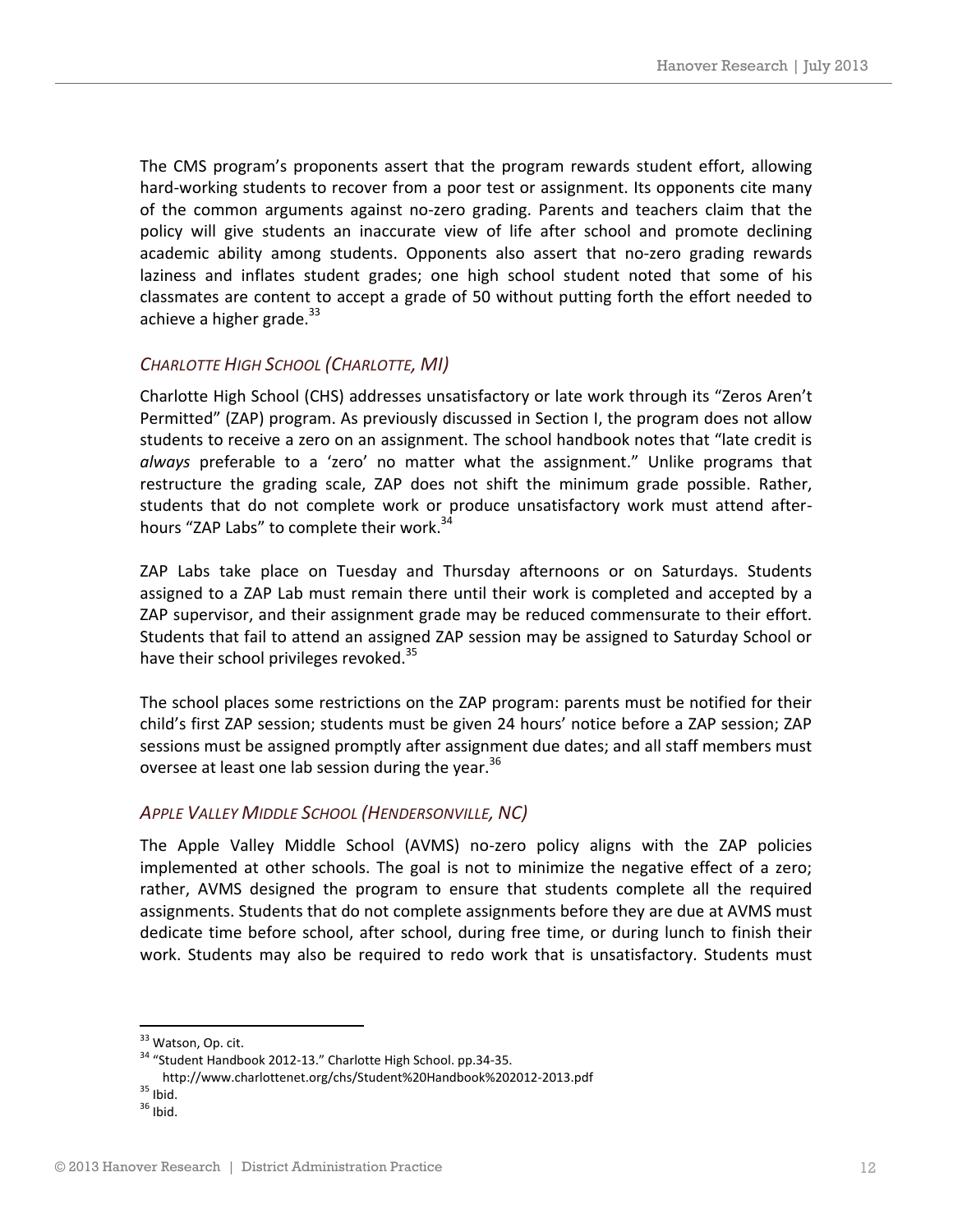complete their assignments before the midterm, after which students may no longer receive credit for the assignment.<sup>37</sup>

#### <span id="page-12-0"></span>*RUSSELL HAWKINS JUNIOR HIGH SCHOOL (JACKSON, MO)*

In spring 2010, Russell Hawkins Junior High School in Jackson, Missouri, began a pilot for a program similar to the ZAP model. The program, known as the Intensive Care Unit (ICU) system, is based on the philosophy "where zeros are not given… [and] teachers do not allow students not to do their work."<sup>38</sup> The program was designed for eventual implementation across all secondary grades at the school.

Through the ICU program, students are provided with an extra day to turn in any assignments, but much fill out an "SOS sheet" as soon as they realize they are going to miss the assignment deadline. Students then receive assistance from their teacher on the assignment during lunch that same day. If the student still does not complete the assignment by the following day, the SOS sheet is passed to the student's advisory teacher. As all students at the school have one study period each day, the advisory teacher ensures that the student works on the assignment at school or contacts the student's parents to discuss how the assignment will be completed at home.

If the assignment is not completed by the end of the week, the student's name is added to the "ICU list." This list is available to the principal and all teachers, and is monitored by one teacher known as the "lifeguard." This teacher meets with the student to discuss why they did not complete the assignment, and works with the student, their teachers, and their parents to ensure the assignment is completed.

According to the school's principal, there are normally between 50 and 100 names on the ICU list each week. However, the principal believes that this number slowly decreased throughout the implementation of the program. He explains: "It is a culture change within the building, certainly with our teachers and how they do business, and with our kids… It's been positive for the kids, because they know we aren't out there trying to find where they mess up. They know instead we are there for help."

While teachers initially expressed hesitation, buy-in has increased as the initial results become visible. As one teacher noted, "In the past it's been really easy to just give them zeros when they don't do the work… Now they aren't let off the hook. They're kids. They've got to be required to do things, even when they don't act responsibly about it the first time."

1

<sup>&</sup>lt;sup>37</sup> "Apple Valley Middle School." Apple Valley Middle School. p.3. Downloaded at https://www.google.com/url?sa=t&rct=j&q=&esrc=s&source=web&cd=2&ved=0CDUQFjAB&url=http%3A%2F%2F www.hendersoncountypublicschoolsnc.org%2Favm%2Ffiles%2F2011%2F01%2Fagenda-forwebsite.doc&ei=AVLLUc-TDu7h4APYyoDICw&usg=AFQjCNHE4wdBqXrBTDjsdTYSYdc2TuDW4Q&sig2=J5yFfJt0B6e-502eCHS-Bg&bvm=bv.48340889,d.dmg&cad=rja

<sup>38</sup> All information in profile drawn from: Ragan, E. "Jackson has success with no-zeros education policy." *Southeast Missourian*. November 2, 2011. http://www.semissourian.com/story/1780077.html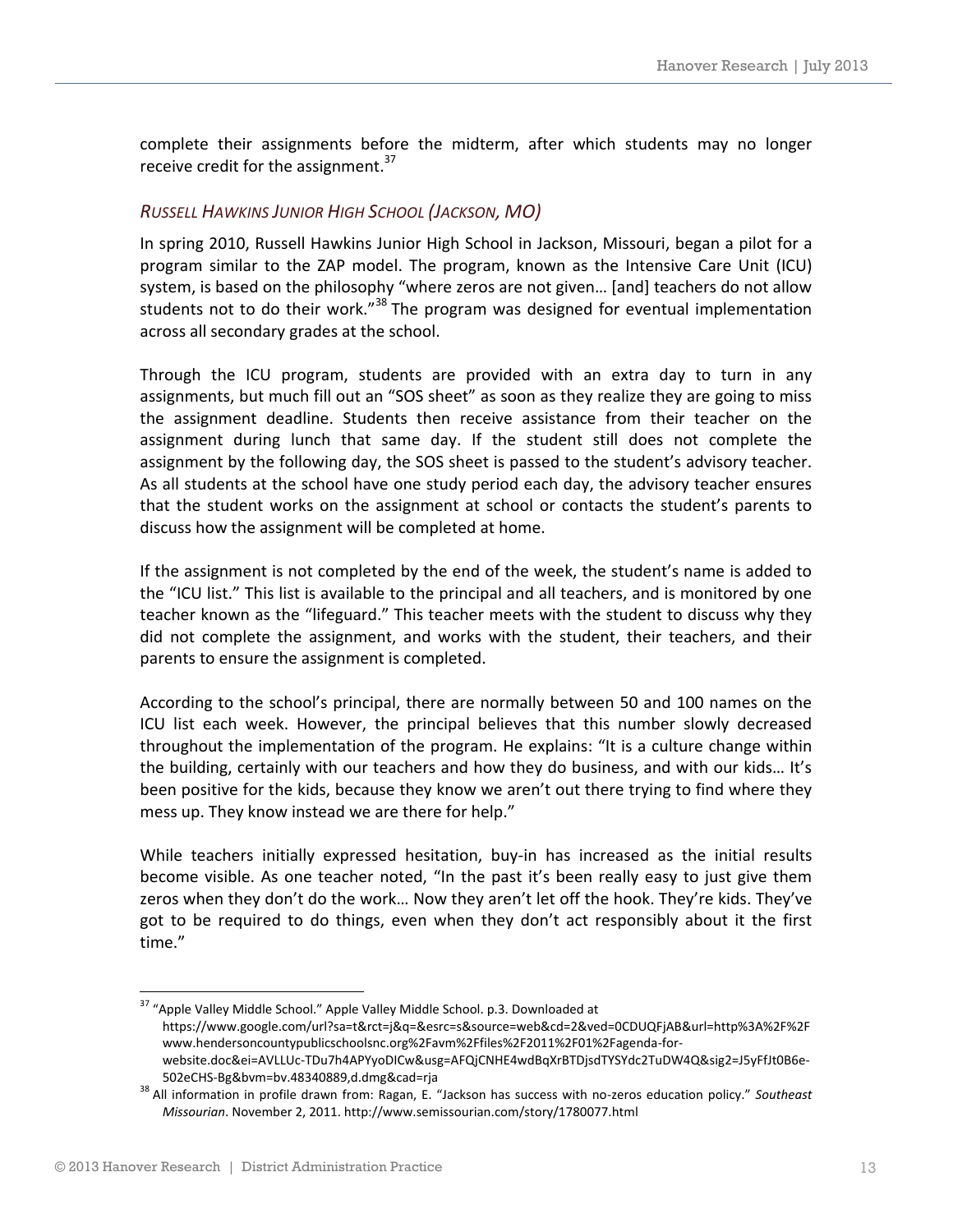By the end of the first quarter of full implementation of the ICU program, the school witnessed the largest percentage of A's and the lowest percentage of D's and F's in the past 15 years.

#### <span id="page-13-0"></span>**FAILED NO-ZERO GRADING POLICIES**

Controversy tends to accompany the introduction of no-zero grading policies, and many schools struggle to successfully implement changes to the grading system. Even the most well-intentioned plans may be unable to survive public opposition. The schools profiled in this subsection proposed or implemented no-zero grading policies but eventually abandoned their plans.

#### <span id="page-13-1"></span>*ROSS SHEPPARD HIGH SCHOOL (EDMONTON, ALBERTA, CANADA)*

The failure of the no-zero grading policy at Ross Sheppard High School (RSHS) in Edmonton serves as one of the most visible examples of failed implementation. RSHS's no-zero policy aligned closely with the ZAP model. The policy strictly pertained to class assignments; it did not place restrictions on test grades. RSHS issued a directive to its teachers instructing them not to award zeros for assignments that were not completed. Under the no-zero guidelines, students who failed to turn in assignments were required to meet with teachers to explain the cause of the missed assignment. Teachers worked with students individually to ascertain the root of the problem and develop a solution, which generally included completing the assignment later.<sup>39</sup>

Public opposition to the program arose after RSHS fired a teacher who refused to adopt the no-zero policy. The firing ignited a public outcry and led to a district review of no-zero grading.<sup>40</sup> An unscientific poll conducted on the *Edmonton Journal* website found that over 97 percent of respondents opposed the no-zero grading policy.<sup>41</sup> Administrators from Edmonton Public Schools (EPS) and RSHS defended the policy, arguing that giving students zeros distorts the ability of a grade to measure student mastery, as student grades should summarize student knowledge, not comment on student behavior.<sup>42</sup> This limits teachers' ability to accurately identify students that need extra academic support and makes high school completion more difficult for students.<sup>43</sup> EPS further asserted that requiring students to complete assignments held them accountable for their actions, while giving students a zero allowed them to avoid responsibility.<sup>44</sup> The district superintendent argued that the "all or nothing approach" of traditional grading failed to serve students in their educational development.<sup>45</sup>

<sup>&</sup>lt;sup>39</sup> Schmidt, E. "Open letter on student assessment." Edmonton Public Schools, June 1, 2012. http://news.epsb.ca/2012/06/open-letter-on-student-assessment/

<sup>40</sup> "Edmonton teacher who gave 0s for unsubmitted work fired." CBC News, September 14, 2012.

http://www.cbc.ca/news/canada/edmonton/story/2012/09/14/edmonton-dorval-zero-fired.html <sup>41</sup> Zwaagstra, "Zero Support," Op. cit., p.8.

<sup>42</sup> "Edmonton Public Schools' Assessment Practices." Edmonton Public Schools, June 6, 2012. http://news.epsb.ca/2012/06/edmonton-public-schools-assessment-practices/

<sup>43</sup> Schmidt, Op. cit.

<sup>44</sup> "Edmonton Public Schools' Assessment Practices," Op. cit.

<sup>&</sup>lt;sup>45</sup> Schmidt, Op. cit.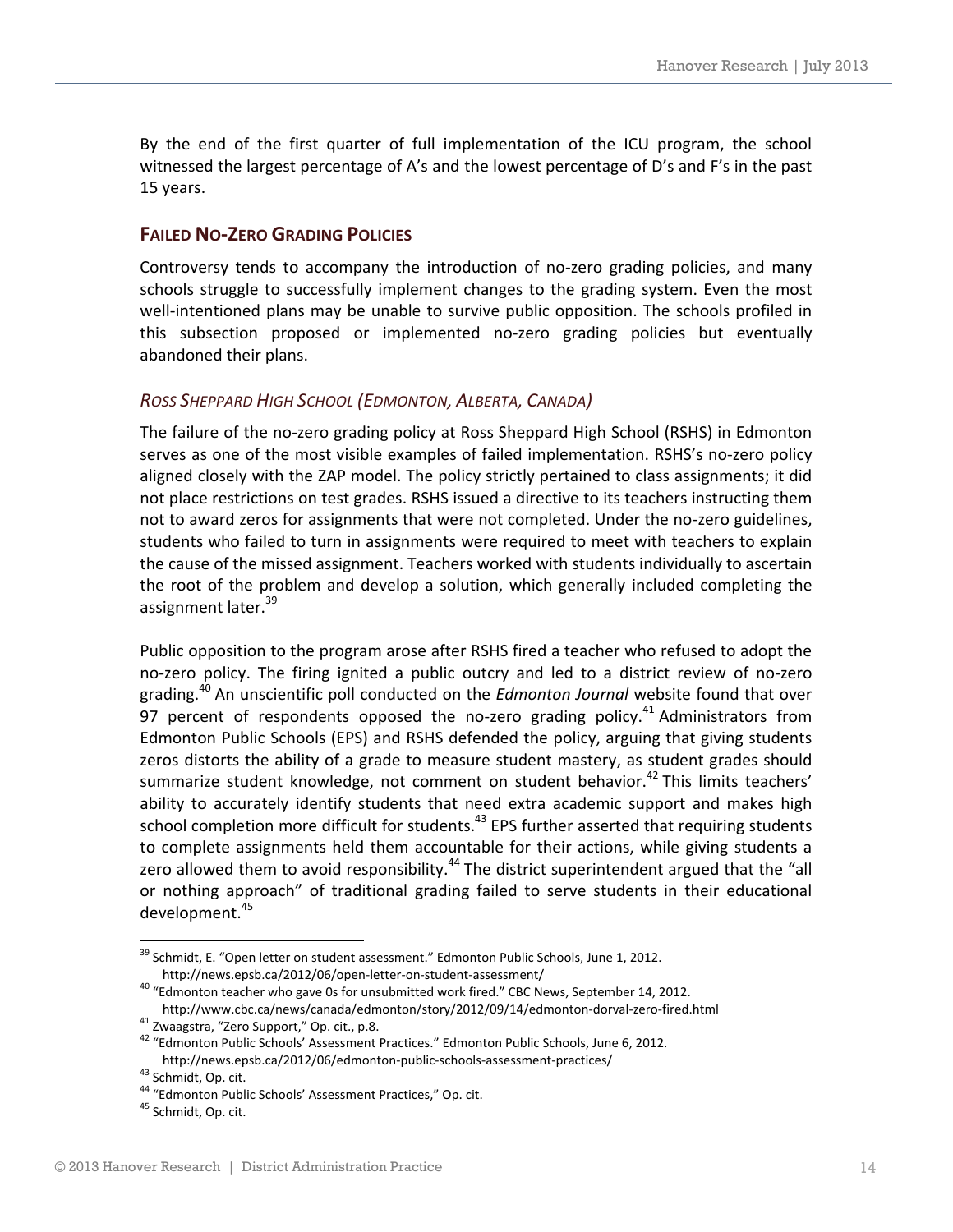The no-zero policy was eventually reversed at the district level after months of review following the controversial firing.<sup>46</sup>

#### <span id="page-14-0"></span>*GRAND RAPIDS PUBLIC SCHOOLS (GRAND RAPIDS, MI)*

Grand Rapids High School (GRHS) introduced its "Success Only Option" program in 2008. The program had three components designed to reduce student failure rates. The first component allowed students to hand in missing work after its due date. The second part of the program eliminated teachers' ability to use punitive grading to address "excessive absences or poor behavior." The third component was a unique no-zero policy. The GRHS no-zero policy (which was extended to other district high schools) did not shift the school's grading scale, nor did it mandate that students spend extra time in classrooms to complete missed work. Rather, it grants students a grace period to complete missed or poor quality work. GRHS converted failing grades to "held" or "incomplete" grades. Students could improve "incomplete" grades by turning in missing assignments, or could improve "held" grades by repeating courses online or during weekends or by working with tutors to improve poor work. GRHS granted students until the end of the following trimester to rectify their work. Students also had the option of choosing to accept a failing grade. $47$ 

GRHS justified the Success Only Option plan by arguing that students need additional opportunities to succeed. The district superintendent stated that "the only time we insist on failure if you don't get it the first time is with children in high school. Our children are our precious gifts and, if sometimes they need a little longer for their light to shine, let's let them do it."  $48$ 

Opponents to the policy argued that the no-zero policy exacerbated a culture of laziness that was supported by the first two elements of the Success Only Option program. They claimed that the policy was an ill-advised effort to inflate grades to improve school image. The president of the teacher's union stated that "we've already told kids they don't have to turn in their work when it's due, and then that they don't have to show up. Now they don't even have to work hard when teachers tell them to."49

#### **Figure 2.1: Statistics from the First Year of No-Zero Policy**

| Number of students                   | 4,186  |  |
|--------------------------------------|--------|--|
| Number of classes taken              | 20,930 |  |
| Number of "holds" issued             | 2,364  |  |
| $Converses: M! \simeq \simeq \simeq$ |        |  |

Source: MLive.com

<sup>&</sup>lt;sup>46</sup> Parrish, J. "Edmonton public school board reverses policy prohibiting zeros." CTV, April 23, 2013.

http://edmonton.ctvnews.ca/edmonton-public-school-board-reverses-policy-prohibiting-zeros-1.1251220  $47$  Ibid.

<sup>&</sup>lt;sup>48</sup> Murray, D. "Grand Rapids high school students cannot get failing grade under new policy." MLive.com, December 3, 2008. http://www.mlive.com/news/grand-rapids/index.ssf/2008/12/grade.html

 $49$  Ibid.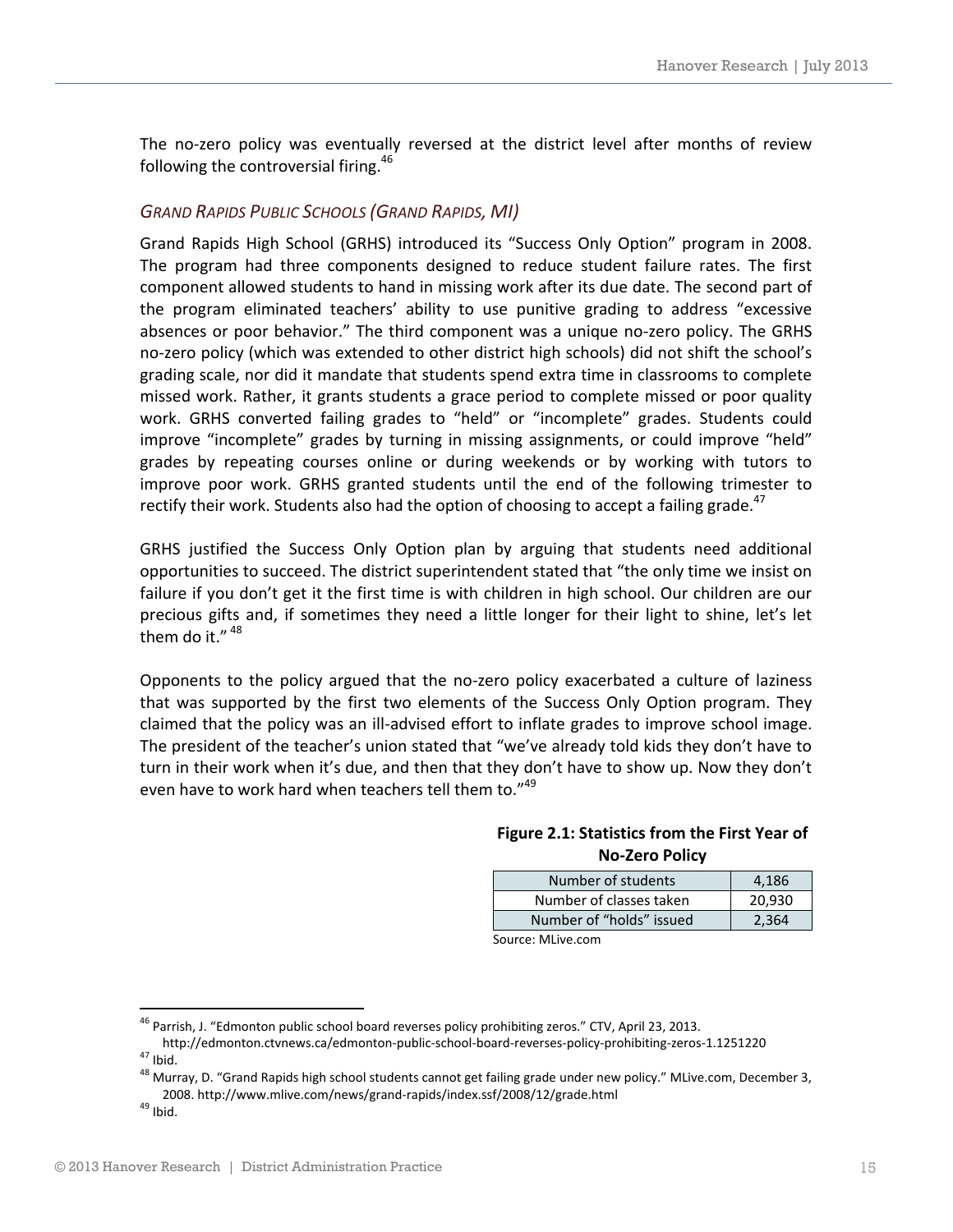During the first trimester of the no-zero policy, approximately one "held" grade was issued for every two students (see Figure 2.1).<sup>50</sup> The Grand Rapids policy proved to be largely ineffective, however. Only 16 percent of "held" classes were converted to passing grades during the first trimester that the program was in place (see Figure 2.2). Of 2,866 reported "held" grades during the first and second trimesters of the program, only 472 were converted to better grades

| Total "held" grades issued         | 2,866 |  |
|------------------------------------|-------|--|
| Number of "held" grades            | 472   |  |
| converted                          |       |  |
| Percent of classes for which       |       |  |
| students did not make an effort to | 68%   |  |
| improve                            |       |  |
| Percent of retaken classes that    | 15%   |  |
| were failed a second time          |       |  |
|                                    |       |  |

#### **Figure 2.2: Results of the First Year of No-Zero Policy**

Source: MLive.com

through student make-up work or retaking classes. Perhaps most disappointingly to program administrators, students did not appear to respond to the program at all – in 68 percent of classes, students made no attempt to make up or improve their work.<sup>51</sup>

Grand Rapids Public Schools abandoned the no-zero policy in 2012, four years after its implementation. School officials cited low participation and confusion as reasons for ending the program. The "H" grade complicated the transfer process for students moving to other schools, and teachers and parents repeatedly expressed confusion with the system.<sup>52</sup>

#### <span id="page-15-0"></span>*PUEBLO MAGNET HIGH SCHOOL (TUCSON, AZ)*

The administration at Pueblo Magnet High School (PMHS) attempted to implement a no-zero grading policy in 2012, but the school quickly abandoned the policy after provoking widespread indignation from teachers. The grading policy, outlined in an e-mail to teachers, restructured the grading scale to eliminate any grades lower than 50 (see Figure 2.3). Regardless of student behavior or performance (including cheating), teachers were not allowed to assign grades lower than

#### **Figure 2.3: Proposed PMHS Grading Scale**

| <b>SCORE</b> | <b>GRADE</b> |
|--------------|--------------|
| 90-100       | д            |
| 80-89        | R            |
| 70-79        | C            |
| 60-69        | D            |
| 50-59        |              |
|              |              |

Source: Tucson Sentinel

50. Additionally, teachers were required to allow "do-overs" to students that received a "D" or "F" on an assignment. $53$ 

The administration argued for its grading policy by citing research that criticizes the subjective nature of grading policies and the deflationary effect of a zero on a student's overall grade. The administration also argued against the use of averaging in grades, noting that an average grade does not recognize student proficiency in individual content areas.

 $50$  Ibid.

<sup>&</sup>lt;sup>51</sup> "Grand Rapids schools' new 'H' grade-conversion plan results in 16 percent of failed classes turning into passing grades." MLive.com, April 20, 2009. http://www.mlive.com/news/grand-

rapids/index.ssf/2009/04/grand\_rapids\_schools\_new\_h\_gra.html

<sup>52</sup> Wilson, R. "Grand Rapids schools ditching controversial 'H' grade for struggling students." MLive.com, April 17, 2012. http://www.mlive.com/news/grand-rapids/index.ssf/2012/04/grand\_rapids\_schools\_ditching.html

<sup>53</sup> Smith, D. "Pueblo's 'no-zero' grade scale to award half-credit for cheating." *Tucson Sentinel,* July 31, 2012. http://www.tucsonsentinel.com/local/report/073112\_pueblo\_grades/pueblos-no-zero-grade-scale-award-halfcredit-cheating/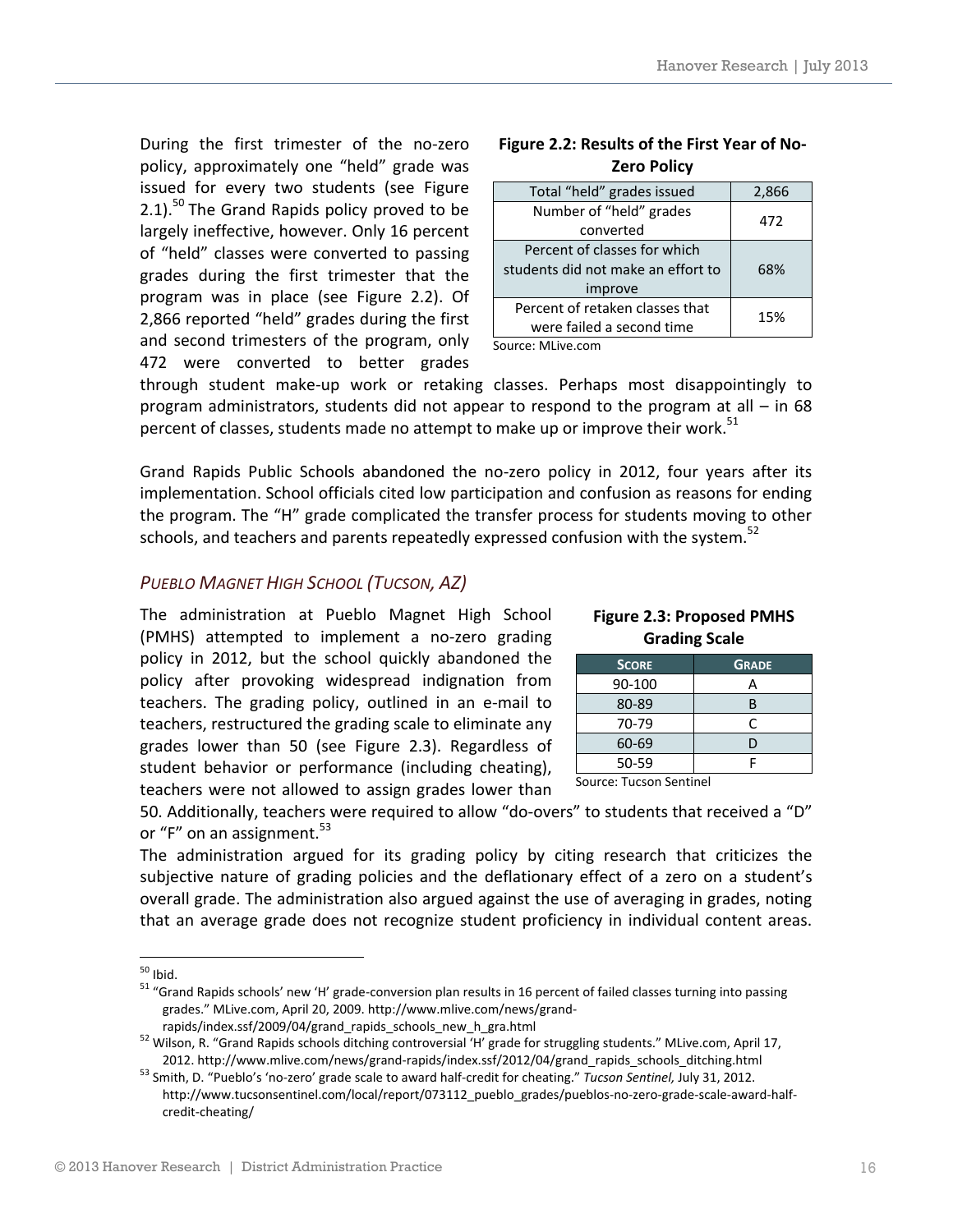Their primary argument for no-zero grading, though, was that zeros diminish students' hope and do not accurately measure mastery when averaged with other grades.<sup>54</sup>

The PMHS no-zero policy never went into effect. Shortly after the policy was announced, the district superintendent stated publicly that PMHS would not be allowed to implement the no-zero policy. He asserted that the plan was "well intentioned" but "naïve." Opposition to the policy was particularly strong among PMHS teachers, who claimed that the program was poorly considered and expressed concern that resulting grade inflation would diminish their reputations as instructors.<sup>55</sup>

#### <span id="page-16-0"></span>*SHIPROCK HIGH SCHOOL (SHIPROCK, NM)*

Shiprock High School (SHS) announced a pilot no-zero grading strategy in January 2013 that would eventually be expanded to govern all district schools.<sup>56</sup> The policy, which applied primarily to daily assignments rather than quarterly assessments or other tests, set 50 as the minimum score a student could receive. An "F" in the new system is any grade between 50 and 59, aligning with 10-point spreads for other letter grades.<sup>57</sup>

SHS administrators argued that the program allowed assignments to measure student progress according to measurable learning standards, as well as mitigates the effects of a failing grade. A school district spokesman stated that "if you have a 50, you have a chance to pull yourself out to passing with a 50. If you're given a 20, as a grade, as an 'F,' it's a grade killer." The school also cited academic reports such as "Effective Grading Practices" by Douglas B. Reeves, discussed in Section I of this report.<sup>58</sup>

Opponents of the policy, particularly teachers, criticized the program as a "major step backwards" from the district's progress toward greater student accountability. One math teacher calculated that under the new plan, students could pass academically by completing only 14 percent of assigned work.<sup>59</sup> Other critics of the program included parents, students, and the New Mexico Public Education Department.<sup>60</sup>

SHS abandoned the policy only one month after it was implemented. The school cited implementation issues, rather than public opposition, as the cause of the policy reversal. A district spokesman explained that SHS did not intend to abandon the no-zero grading policy

l

<sup>&</sup>lt;sup>54</sup> Shaw, K. "Welcome Back 2012-2013" (Presentation). Pueblo Magnet High School, June 30, 2012. http://www.authorstream.com/Presentation/pueblowarriors-1487327-welcome-back-2012-2013-kathi-shaw/

<sup>55</sup> Smith, D. "Pedicone: Pueblo's no-zero grading 'crossed the line.'" *Tucson Sentinel*, August 1, 2012. http://www.tucsonsentinel.com/local/report/080112\_pueblo\_grades/pedicone-pueblos-no-zero-grading-

crossed-line/

<sup>56</sup> Kane, J. "Shiprock High School rescinds its 'no-zero' grading policy for the current school year." *The Daily Times*, February 22, 2013. http://www.daily-times.com/ci\_22648807/shiprock-high-school-rescinds-its-no-zero-grading

<sup>57</sup> Bitsoi, A.L. "Shiprock High adopts 'no-zero' grade policy. *Navajo Times*, February 21, 2013.

http://navajotimes.com/education/2013/0213/022113zer.php

<sup>58</sup> Ibid.

<sup>59</sup> Ibid.

 $60$  Kane, Op. cit.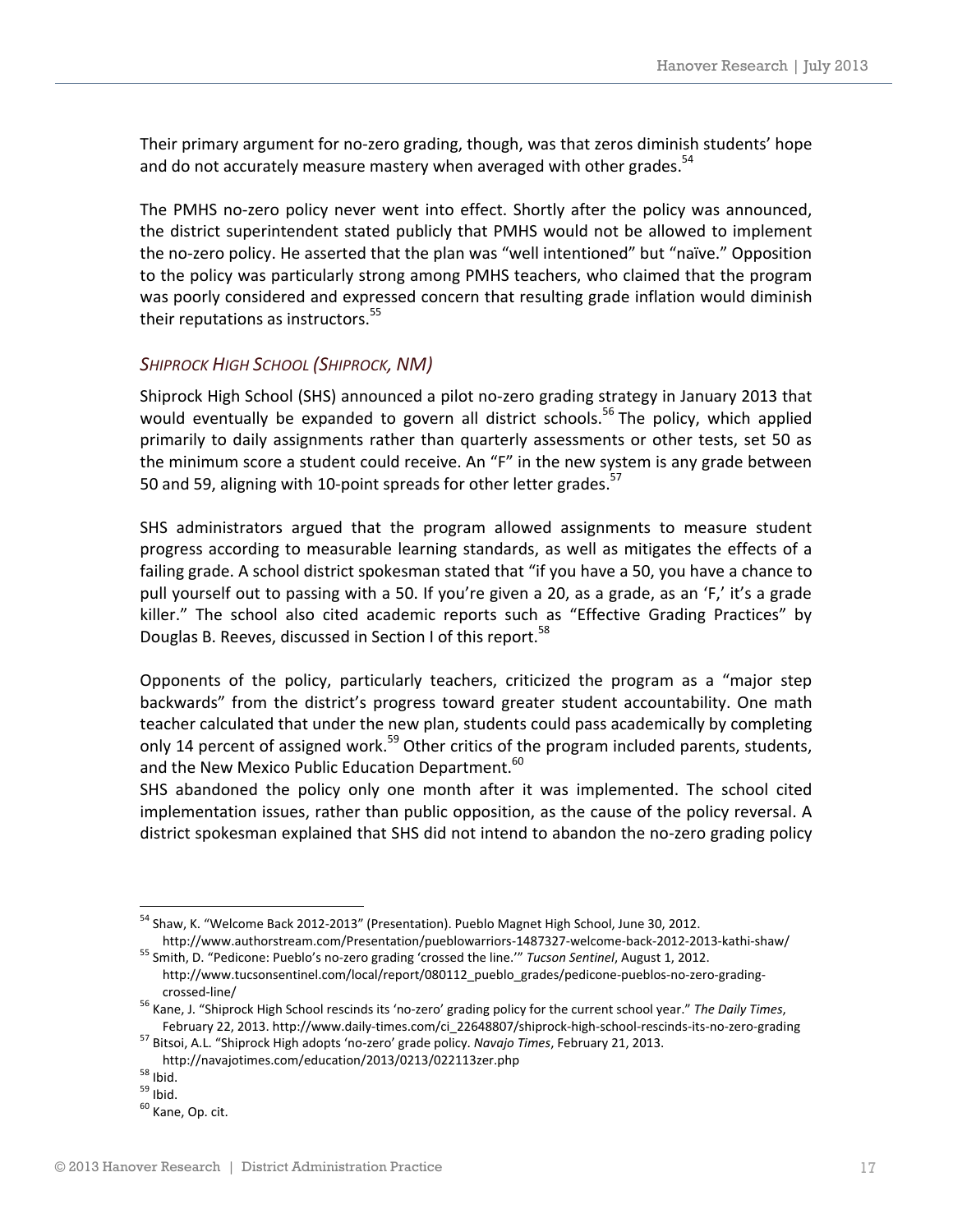completely. Rather, he stated that the district will reconsider the policy and investigate the possibility of implementing it at a future date.  $61$ 

<sup>1</sup>  $^{61}$  Ibid.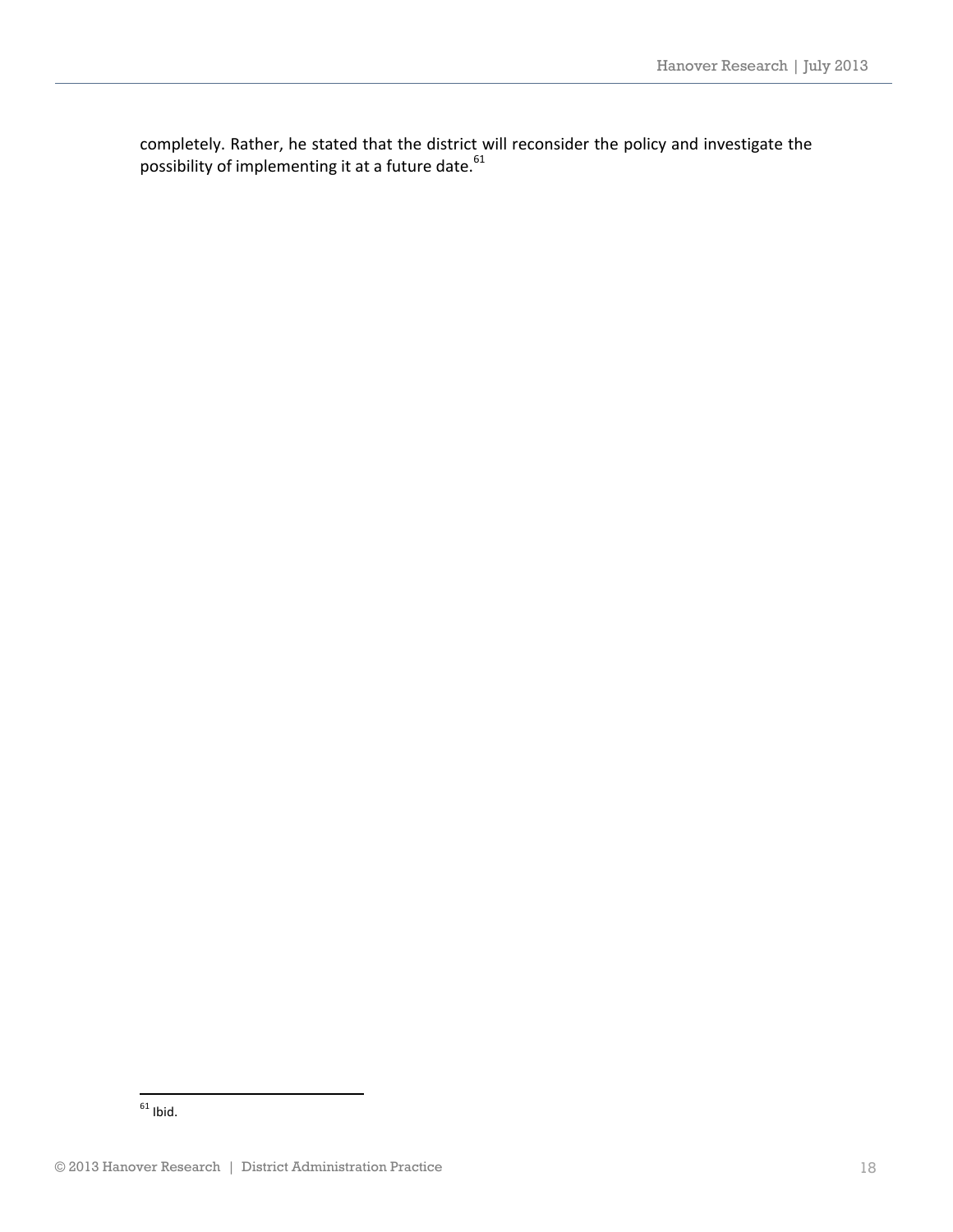# PROJECT EVALUATION FORM

Hanover Research is committed to providing a work product that meets or exceeds partner expectations. In keeping with that goal, we would like to hear your opinions regarding our reports. Feedback is critically important and serves as the strongest mechanism by which we tailor our research to your organization. When you have had a chance to evaluate this report, please take a moment to fill out the following questionnaire.

<http://www.hanoverresearch.com/evaluation/index.php>

# CAVEAT

The publisher and authors have used their best efforts in preparing this brief. The publisher and authors make no representations or warranties with respect to the accuracy or completeness of the contents of this brief and specifically disclaim any implied warranties of fitness for a particular purpose. There are no warranties which extend beyond the descriptions contained in this paragraph. No warranty may be created or extended by representatives of Hanover Research or its marketing materials. The accuracy and completeness of the information provided herein and the opinions stated herein are not guaranteed or warranted to produce any particular results, and the advice and strategies contained herein may not be suitable for every partner. Neither the publisher nor the authors shall be liable for any loss of profit or any other commercial damages, including but not limited to special, incidental, consequential, or other damages. Moreover, Hanover Research is not engaged in rendering legal, accounting, or other professional services. Partners requiring such services are advised to consult an appropriate professional.